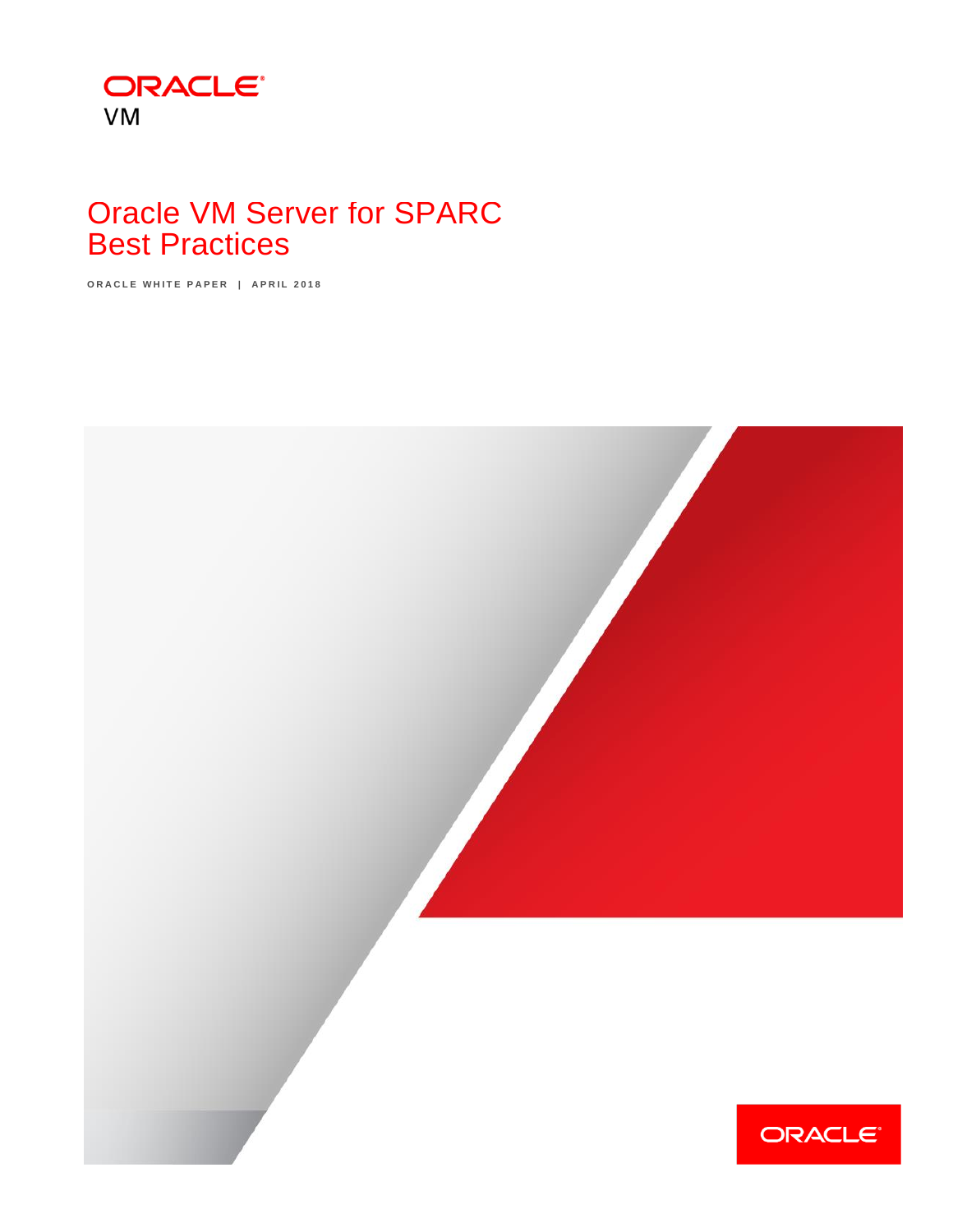### Table of Contents

| Introduction                                                | $\mathbf{1}$   |
|-------------------------------------------------------------|----------------|
| Oracle VM Server for SPARC Overview                         | 1              |
| Oracle VM Server for SPARC Requirements                     | $\overline{2}$ |
| Oracle VM Server for SPARC Domain Roles                     | $\overline{2}$ |
| <b>Best Practices for Domain Configuration</b>              | 3              |
| Best Practices for CPU and Memory                           | 5              |
| <b>Best Practices for I/O</b>                               | $\overline{7}$ |
| Physical I/O                                                | $\overline{7}$ |
| Virtual I/O                                                 | $\overline{7}$ |
| <b>Disk Device Best Practices</b>                           | 8              |
| <b>Network Device Best Practices</b>                        | $\mathsf 9$    |
| <b>Best Practices for Live Migration</b>                    | 10             |
| <b>Best Practices for Availability</b>                      | 12             |
| <b>Network Availability</b>                                 | 13             |
| <b>Disk Availability</b>                                    | 14             |
| Service Domain Availability Using Multiple Service Domains  | 17             |
| <b>Example Configuration Using Multiple Service Domains</b> | 18             |
| Software Installation and Configuration                     | 19             |
| <b>Oracle Solaris Installation</b>                          | 19             |
| Oracle VM Server for SPARC Installation                     | 19             |
| <b>Control Domain Configuration</b>                         | 19             |
| Basic domain configuration                                  | 21             |
| Determine which buses to assign to a root complex domain    | 21             |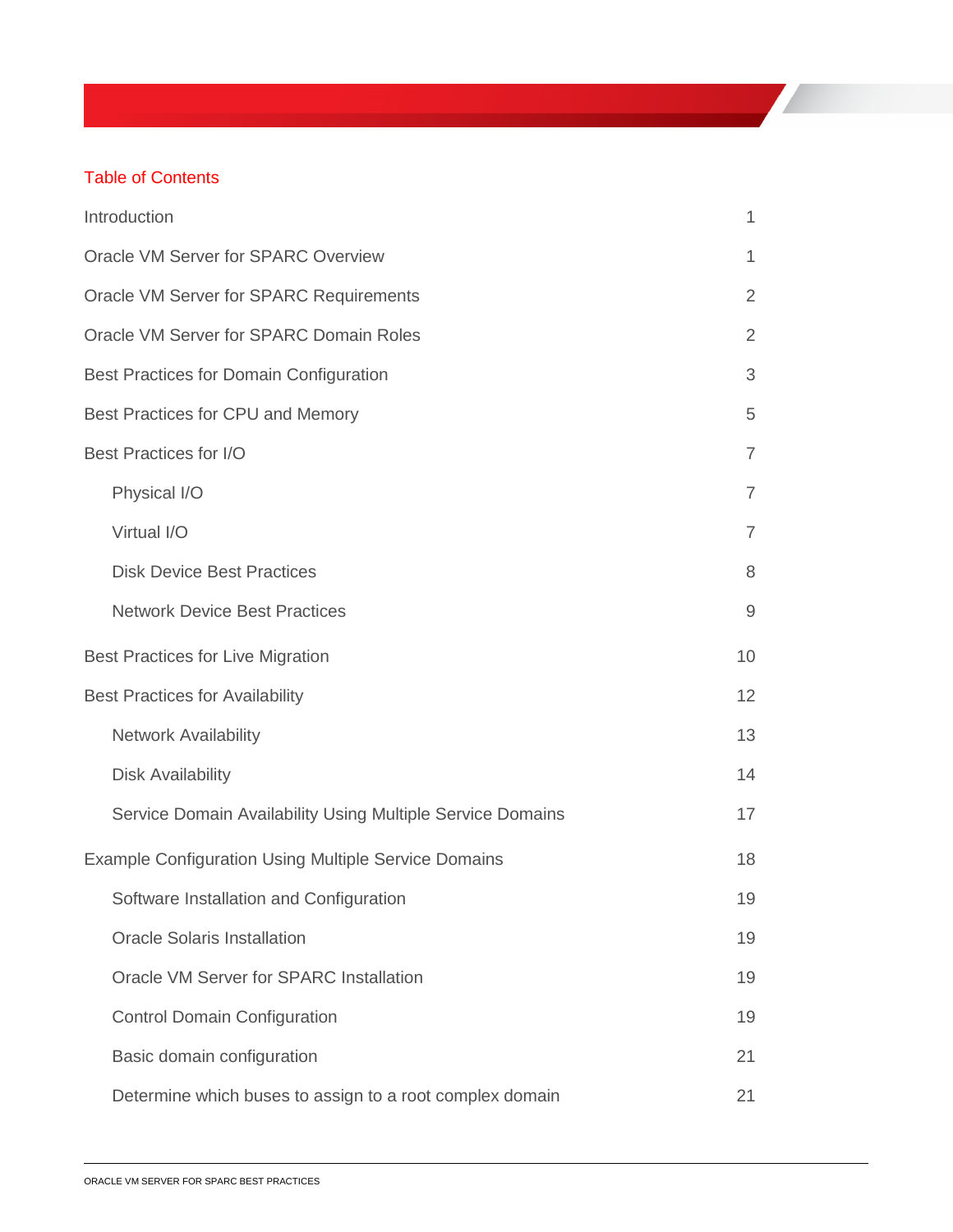| <b>Defining Redundant Services</b> | 24 |
|------------------------------------|----|
| <b>Guest Domains</b>               | 24 |
| Configuring and Testing Resiliency | 25 |
| Conclusion                         | 26 |
| For More Information               | 26 |

.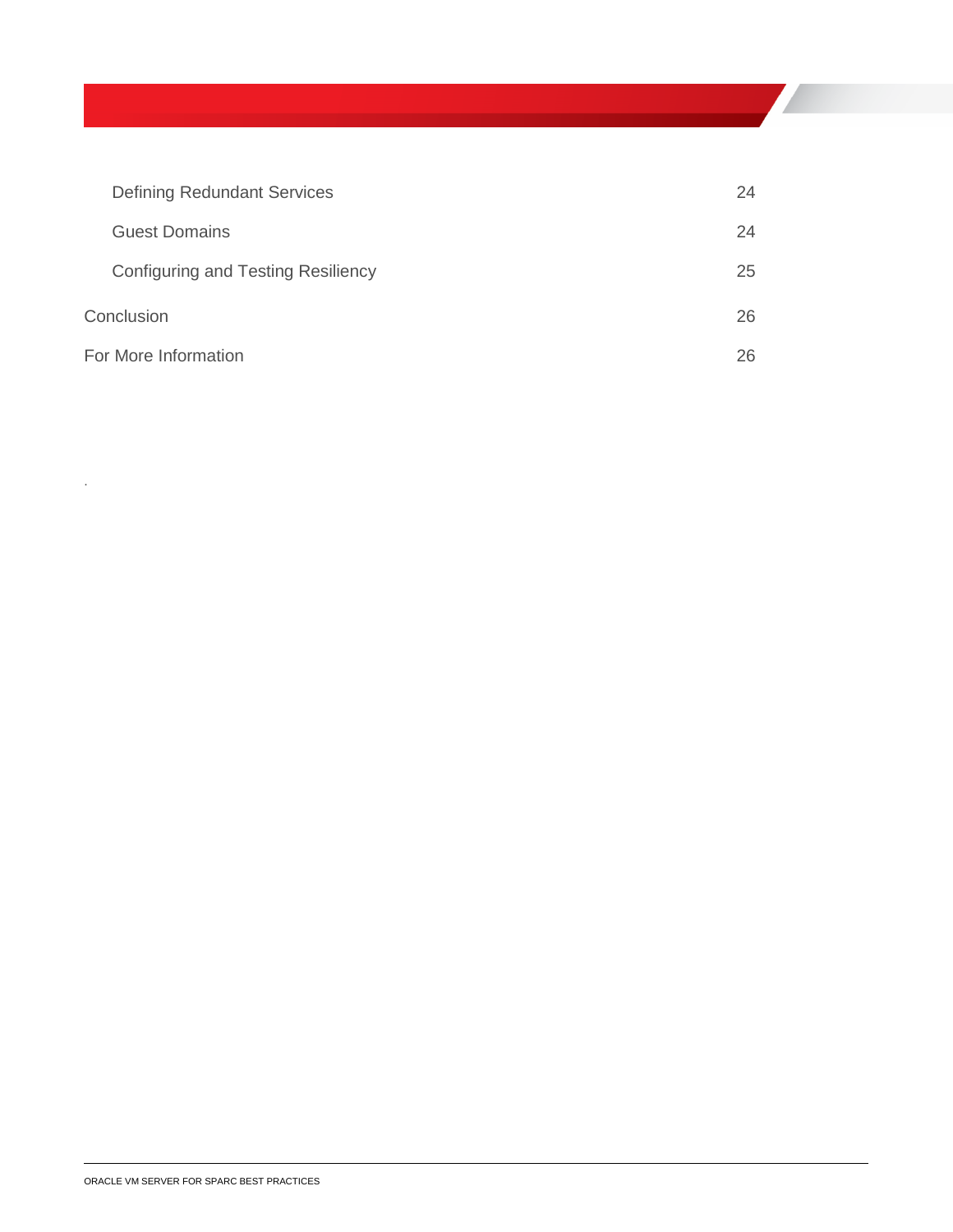### <span id="page-3-0"></span>Introduction

This paper discusses best practices for [Oracle VM Server for SPARC](http://www.oracle.com/us/technologies/virtualization/oracle-vm-server-for-sparc/index.html) (previously called Sun Logical Domains). Oracle VM Server for SPARC virtualization technology allows creation of multiple virtual systems on a single physical system. Deployed on Oracle SPARC servers, this solution provides a powerful, efficient virtualization platform. Readers seeking a high level view of Oracle's SPARC virtualization technologies can consult the whitepaper "Consolidation Using Oracle's SPARC Virtualization Technologies" at [http://www.oracle.com/technetwork/server-storage/sun-sparc](http://www.oracle.com/technetwork/server-storage/sun-sparc-enterprise/technologies/consolidate-sparc-virtualization-2301718.pdf)[enterprise/technologies/consolidate-sparc-virtualization-2301718.pdf.](http://www.oracle.com/technetwork/server-storage/sun-sparc-enterprise/technologies/consolidate-sparc-virtualization-2301718.pdf) That document provides a methodology for evaluating the features of SPARC virtualization choices including SPARC Physical Domains (PDoms), Oracle VM Server for SPARC, and Oracle Solaris Zones. These are complementary technology solutions that can be used independently or in combination.

*SPARC Physical Domains (PDoms), Oracle VM Server for SPARC, and Oracle Solaris Zones can be used independently or in combination to increase isolation, add redundancy, or increase virtualization density.*

This paper assumes that Oracle VM Server for SPARC is being used, and describes best practices for production environments with intense resource, performance, and availability requirements running on high-end SPARC servers.

This paper addresses the following Oracle VM Server for SPARC topics:

- **» Overview.** Fundamental VM Server for SPARC definitions, concepts and deployment options.
- **» Requirements.** Software, hardware, and firmware requirements.
- **» Best Practices** for optimal performance.
- **» Best Practices** for resiliency and availability.

### <span id="page-3-1"></span>Oracle VM Server for SPARC Overview

Oracle VM Server for SPARC is a member of the Oracle VM product family that provides highly efficient, enterpriseclass virtualization capabilities for supported SPARC servers. Oracle's SPARC servers, with up to 4,096 CPU threads, are powerful systems that can virtualize multiple physical servers onto a single platform.

Oracle VM Server for SPARC leverages the built-in SPARC hypervisor to create virtual systems. Each virtual system is called a *logical domain* or alternatively, a *virtual machine*, and runs its own independent copy of the Oracle Solaris operating system with its own CPU, memory, and I/O resources.

Oracle VM Server for SPARC takes advantage of the massive thread scale offered by SPARC T-Series and SPARC M-Series servers for high-performance virtualization. SPARC M-Series servers can optionally be divided into physical domains ("PDoms"), each of which can host independent Oracle VM Server for SPARC environments. Up to 128 logical domains can be created on a single physical server or M-series physical domain.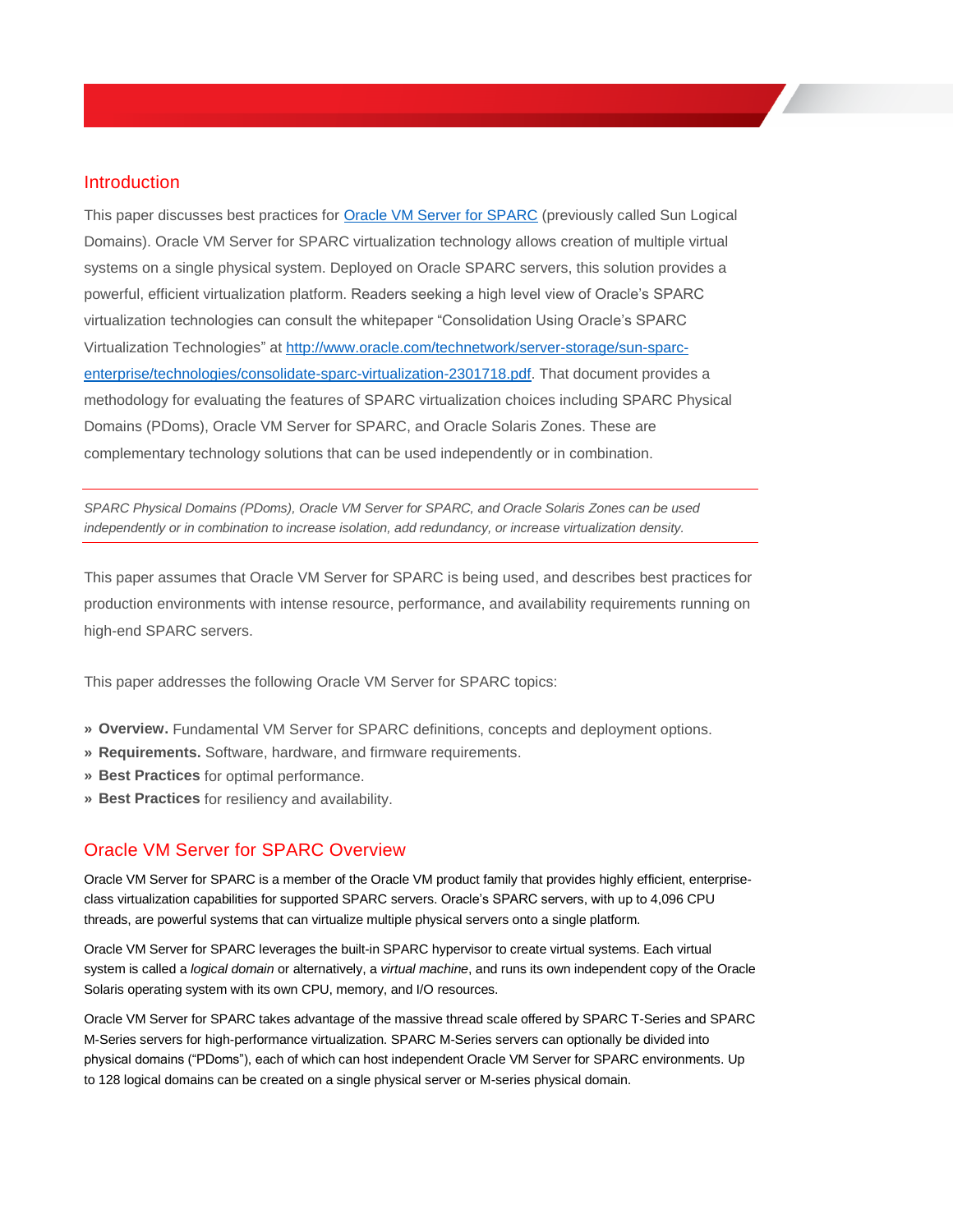# <span id="page-4-0"></span>Oracle VM Server for SPARC Requirements

Oracle VM Server for SPARC software is based on the Logical Domains Manager, SPARC server firmware, and Oracle Solaris versions. At this writing, the current Logical Domains Manager version is 3.5, which is delivered with Solaris 11.3 and provides features for enhanced performance, availability, function, and manageability.

**Best Practice**: Use Solaris 11.3 or later, especially in control and service domains, to get the most recent performance and functional improvements. Starting with Oracle VM Server for SPARC 3.3, Solaris 10 cannot be used for the control domain. Solaris 11 service domains should be used even if guest domains run Solaris 10. You can "mix and match" Solaris OS levels in the different domains. That said, the most recent versions of Solaris are recommended for the best performance and feature availability. Solaris 11.3 or later is required for control, service, and I/O domains on SPARC M7, T7, S7 and later systems. Solaris 10 1/13 plus required patches can be used as guest domains on those servers.

**Best Practice**: Keep firmware levels up to date, based on the platform and the version of Oracle VM Server for SPARC. The Oracle VM Server for SPARC 3.5 Installation Guide shows firmware versions for each supported platform at [https://docs.oracle.com/cd/E80106\\_01/html/E80108/ldomsrequiredsoftwarepatches.html#scrolltoc](https://docs.oracle.com/cd/E80106_01/html/E80108/ldomsrequiredsoftwarepatches.html#scrolltoc)

*Oracle Solaris 10 domains and Oracle Solaris 11 domains can run on the same server. It is recommended to use Solaris 11.3 or later for the control domain and all I/O and service domains even if guest domains run Solaris 10. Starting with Oracle VM Server for SPARC 3.3, the control domain cannot be Solaris 10. Applications certified for Solaris 10 can run in Solaris 10 branded zones in Solaris 11 domains. This leverages the Solaris 11 kernel that has been optimized for the latest servers while still appearing to be Solaris 10.*

# <span id="page-4-1"></span>Oracle VM Server for SPARC Domain Roles

Logical domains have one or more roles that depend on how they are configured, which resources they own and what services they provide:

- **» Control Domain.** There is one control domain per server or physical domain, and it is the first domain to boot up when a server is powered up. The control domain has a privileged connection with the hypervisor which allows it to manage resources and administer domains. The Logical Domains Manager runs in this domain and uses this hypervisor connection to create and manage other logical domains. The control domain is a root complex domain and usually a service domain. The control domain is named primary.
- **» Service Domain.** A service domain provides virtual device services to other domains, such as a virtual switch, a virtual console concentrator, and a virtual disk server. You can have more than one service domain, and any domain can be configured as a service domain. Service domains are typically root domains.
- **» I/O Domain**. An I/O domain has direct access to a physical I/O device, such as a network card in a PCI Express (PCIe) controller. An I/O domain can own the following:
	- **»** One or more PCIe root complexes, in which case the domain is also called a *root domain.*
	- **»** PCIe slots or on-board PCIe devices by using the direct I/O (DIO) feature.
	- **»** Single-root I/O virtualization (SR-IOV) virtual functions.

The maximum number of I/O domains on a single server is determined by the server-specific number of PCIe buses, PCIe devices, and SR-IOV virtual functions.

A service domain is almost always an I/O domain, but the opposite is not necessarily true. An I/O domain may have I/O devices for its own applications rather than to provide virtual I/O for other domains. An I/O domain that is also a service domain shares physical I/O devices with other domains in the form of virtual devices. An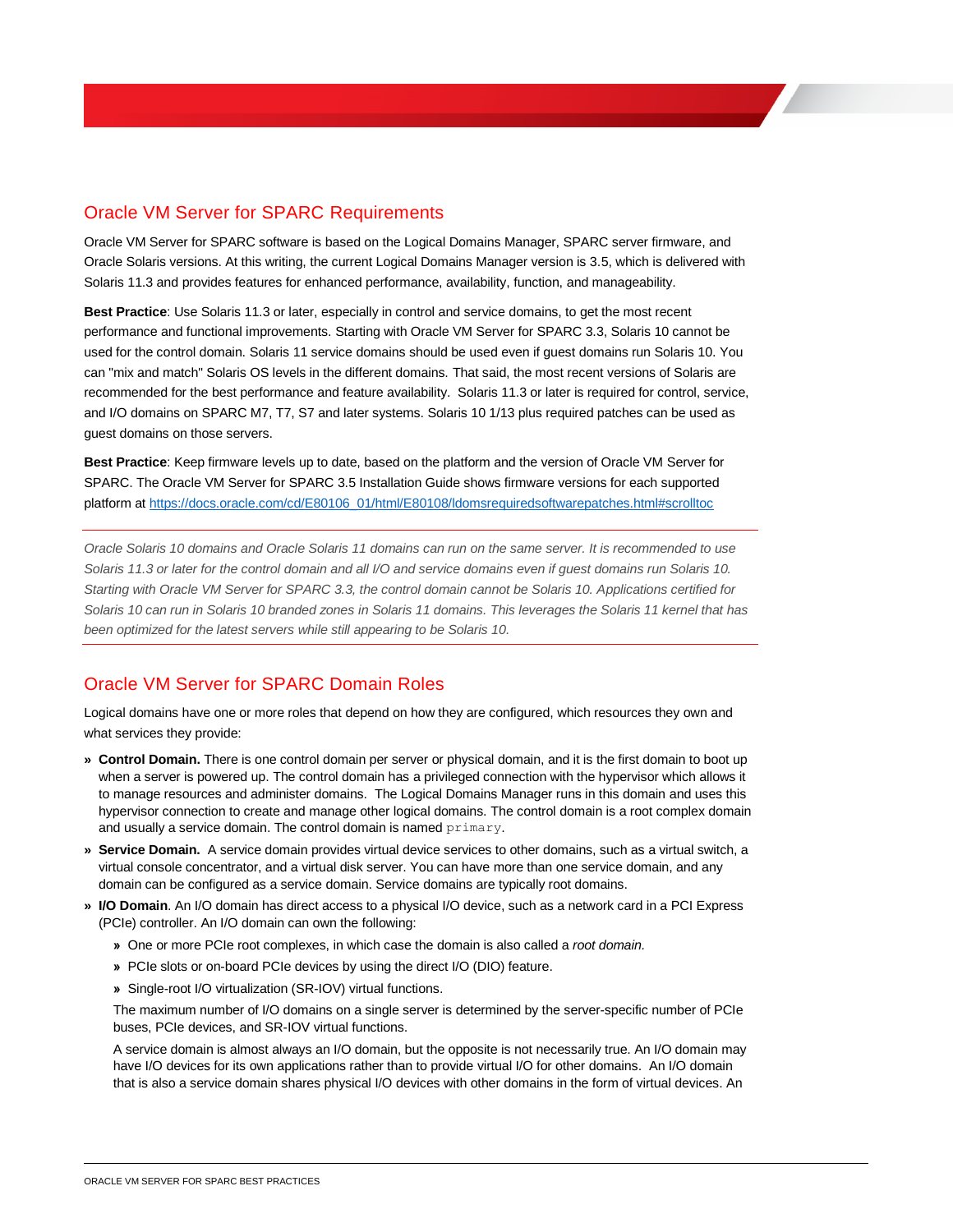I/O domain can use physical I/O devices to eliminate dependency on service domains and to ensure optimal I/O performance for its own applications.

Running the Oracle Solaris operating system in an I/O domain is very similar to running Oracle Solaris on a non-virtualized system. The operating system running in an I/O domain uses regular (non-virtualized) device drivers to access physical I/O devices. An I/O domain may also use virtual I/O devices.

- **» Root Domain.** A root domain is an I/O domain that has a PCIe bus (also known as a PCIe root complex) assigned to it, with direct access to all physical I/O devices on its buses. The maximum number of root domains that can be created on a single server is determined by the number of PCIe buses on the server platform. For example, a maximum of four root domains can be created on the SPARC T4-4 server, and a maximum of 16 on a T5-8 server. The control domain is a root domain.
- **» Guest Domain.** A guest domain exclusively uses virtual devices provided by service domains, and does not have physical I/O devices. Applications run in guest domains or in I/O domains depending on whether you want to use virtual I/O or physical I/O.

# <span id="page-5-0"></span>Best Practices for Domain Configuration

This section describes configuration guidelines and best practices recommended when setting up Oracle VM Server for SPARC, emphasizing the control domain and service domains.

- **»** Service domains consume CPU, memory and I/O to provide virtual I/O services, and must be allocated sufficient resources to effectively drive I/O. This applies to the control domain when it is used as a service domain. The importance of providing sufficient resources to service domains cannot be overstated.
	- **»** A good starting point for a service domain is a minimum of 2 CPU cores (ldm set-core 2 primary) and 16 GB of memory (ldm set-mem 16g primary).
	- **»** Large environments require additional CPU and memory resources, especially for I/O intensive workloads. An exception can be made when applications run in I/O domains and use physical I/O instead of virtual I/O. In that case smaller service domain allocations may be sufficient.
	- **»** Small test environments can have smaller allocations, but never less than 1 core and 4GB of RAM.
	- **»** Additional RAM may be required if ZFS or NFS are being used for virtual disk backends, as they may have increased memory requirements for buffering.
	- **»** A 10GbE network device can consume an entire CPU core, so add a core to drive that effectively.
	- **»** There is no fixed sizing because workloads differ in I/O intensity or use physical I/O instead of virtual I/O.
	- **»** Measure CPU and memory consumption in service domains to ensure that they are allocated appropriate resources. Use ldm list for a quick view of CPU utilization, along with standard Solaris tools like pgstat, vmstat and mpstat. pgstat is recommended since it provides accurate core and pipeline utilization. Check for high memory consumption by looking at  $v$ mstat  $-p$  output: a non-zero scan rate  $("sr")$ , low free storage, or swapping indicates that more memory is needed. Occasional checks may not detect peak load periods, so monitor proactively.
	- **»** Service domains, including the control domain, can be dynamically and non-disruptively reconfigured to change resource allocations to meet requirements.
	- **»** CPU resources should be allocated on a core boundary to minimize false cache sharing in which multiple domains are allocated the same CPU core.

*Service domains use CPU and memory resources to provide virtual I/O and must be sized accordingly. A good starting point is a minimum of 2 CPU cores and 16GB of RAM, but actual resource consumption must be measured.*

**»** Configure multiple service domains to eliminate single points of failure. Guest domains can be provisioned with redundant paths to virtual network and disk devices.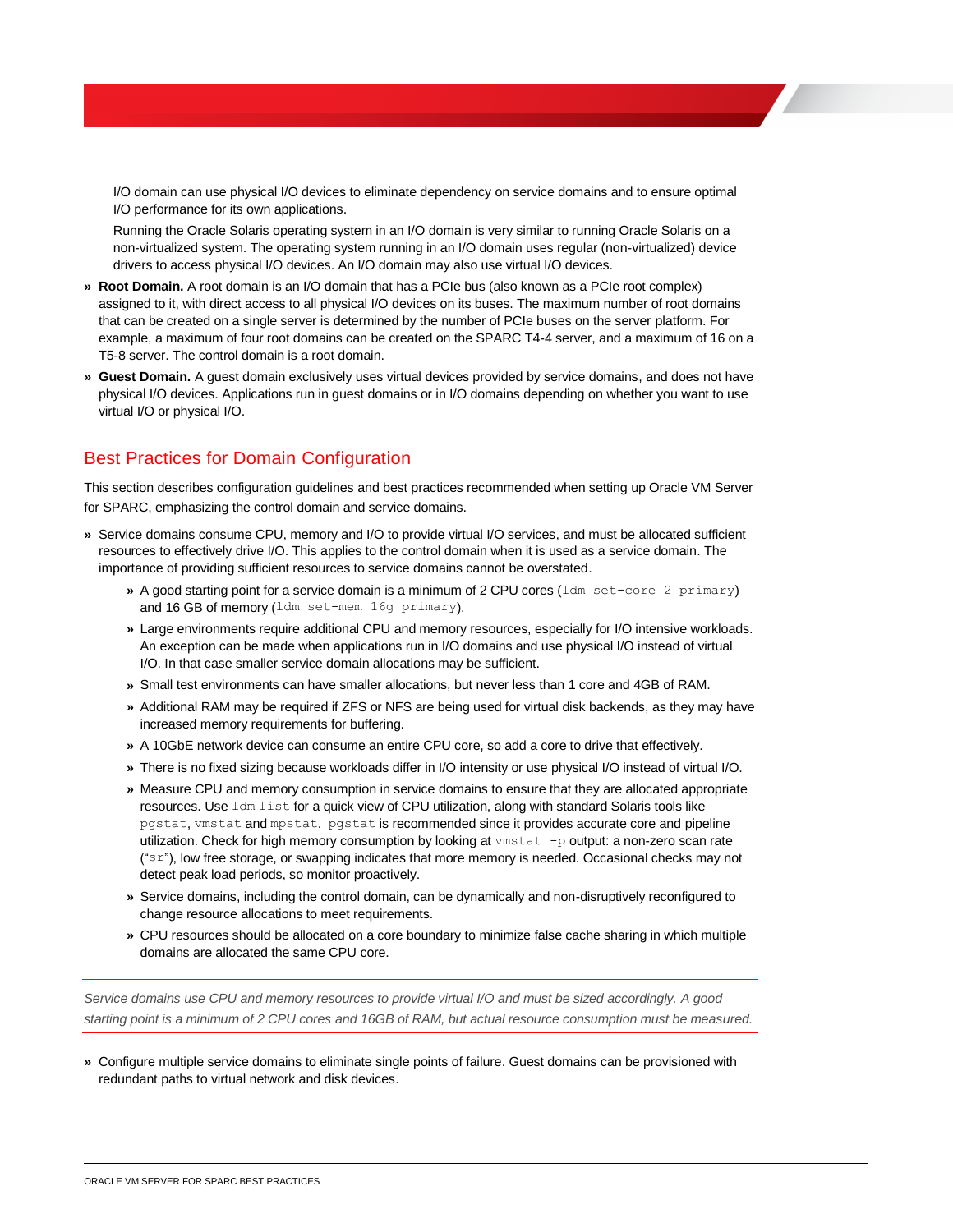- **»** Reboot or failure of a service domain does not bring down or reset guest domains using that service domain. Instead, if a guest domain's I/O is provided by a single service domain, I/O operations are suspended while the service domain is down, and automatically resume once the service domain is running again. Some applications may time out if they are unable to complete I/O on a timely basis, so this should not be considered a resilient configuration.
- **»** If a redundant service domain has been configured to provide multi-path disk and network access, guest virtual I/O continues using the other service domain without interruption of service. Redundant service domains are a best practice on servers that support them, and are illustrated later in this document.
- **» Note:** some server models, such as S7-2 or T8-1, are designed for scale-out deployments and don't have multiple buses and built-in device controllers to cost-effectively create multiple root domains for redundant service domains. Instead, availability and scale are provided by multiple servers sharing the workloads. The best architecture with these servers is to use resilient applications like Oracle Real Application Clusters, and use live migration for planned outages. Consult the document library for each server model.
- **»** Service domains must not use virtual devices provided by other service domains, as that introduces a dependency that compromises availability.
- **»** Service domains should use resilient I/O backends for the virtual devices they export.
- **»** To configure virtual disk redundancy:
	- o Define virtual disks as members of mpgroup pairs using ldm add-vdsdev commands pointing to the same storage device backend accessed by different service domains' virtual disk services. A single ldm add-vdisk command names one of the vdsdev definitions in the mpgroup. This forms an active-passive pair that provides access even if a service domain fails, reboots or loses access to the disk device. The device appears to the guest as a single redundant virtual disk, so no configuration is required within the guest. **Note:** if using NFS for virtual disk backends, use "soft" NFS mounts to ensure that a backend failure is propagated to the service domain, which will determine if the entire backend is unavailable. Starting with Oracle VM Server for SPARC 3.2, the administrator can use the ldm setvdisk command to set the active backend. This can be used to improve performance by balancing load over service domains and their I/O paths. **Note**: mpgroups cannot be used for guest applications that require SCSI reservation. For further details, see [https://docs.oracle.com/cd/E80106\\_01/html/E80109/configuringvdiskmultipathing.html](https://docs.oracle.com/cd/E80106_01/html/E80109/configuringvdiskmultipathing.html)
	- o Use Solaris I/O Multipathing (MPxIO) within each service domain to protect against I/O path errors and to permit hotplug for live service. This does not provide resiliency for loss of the service domain, so is not a replacement for using an mpgroup. The two methods can be used together.
	- o If using virtual HBA (described at [https://docs.oracle.com/cd/E80106\\_01/html/E80109/usingvhbas.html\)](https://docs.oracle.com/cd/E80106_01/html/E80109/usingvhbas.html), use MPxIO in the guest domain across virtual HBAs provided by multiple service domains. This supports active-active path management and SCSI reservation.
- **»** To configure virtual network redundancy
	- o Use IP multipathing (IPMP) within guest domains. Two or more virtual network devices are defined for the guest using virtual network devices provided by more than one service domain. The guest can use link-based or probe-based IPMP to provide resiliency across its virtual network devices. Guests running Solaris 11 can optionally use transitive probing. The IPMP group continues to work if a network device or service domain fails.
	- o Use IEEE 802.3ad link aggregations in service domains. A virtual switch can be a link aggregation for availability and load spreading using the instructions in "Creating a Link Aggregation" at [https://docs.oracle.com/cd/E53394\\_01/html/E54788/gmsaa.html.](https://docs.oracle.com/cd/E53394_01/html/E54788/gmsaa.html) This does not provide resiliency for loss of the service domain, so it should be combined with IPMP. The two methods can be used together.
- **»** Each service domain should be a root domain. PCI root complexes should be assigned to alternate service domains to provide disk and network resources they need to boot from and to serve out for virtual devices. The buses and devices to use depend on the server model. An example in this paper will illustrate how to determine which buses to assign to a service domain.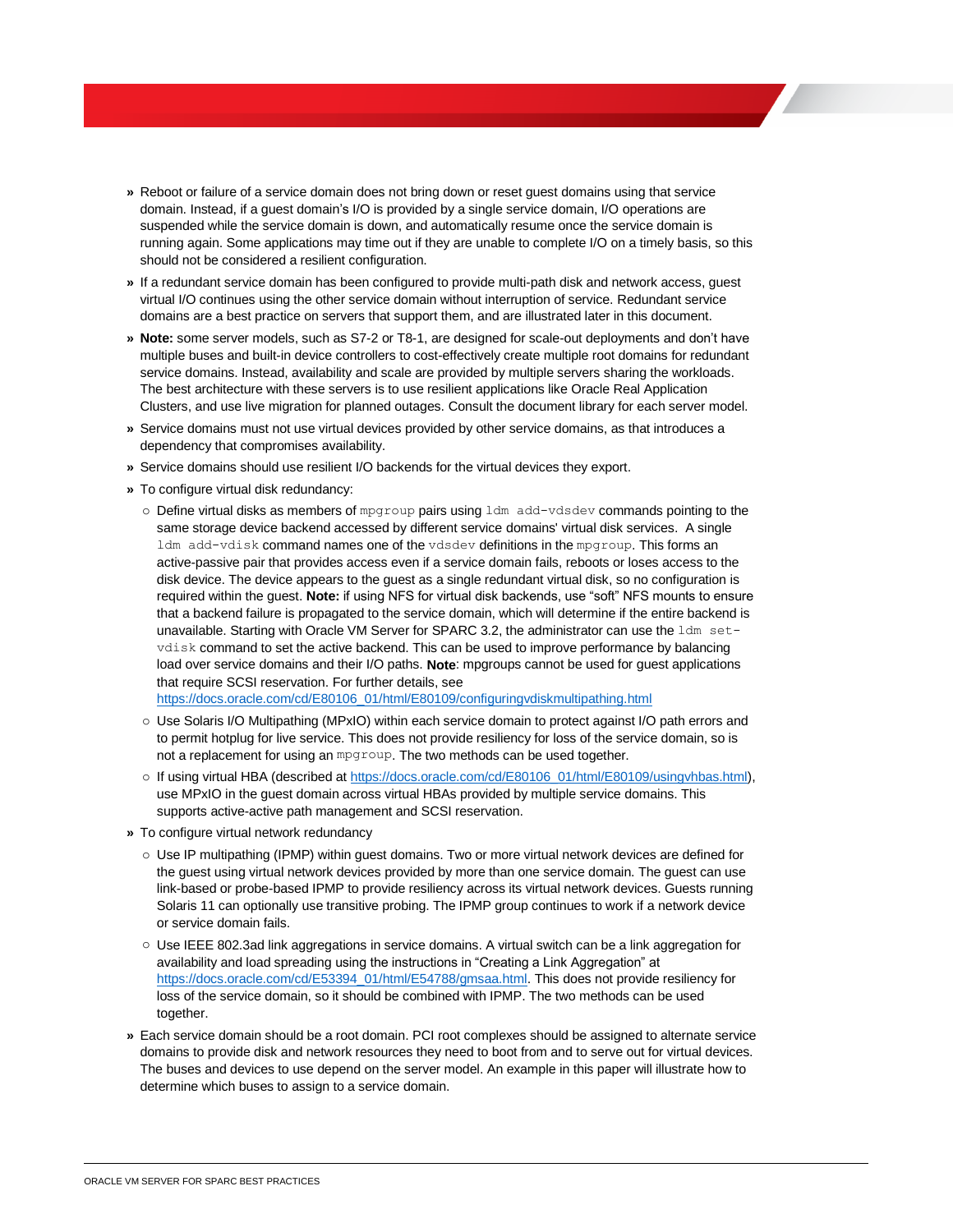*Multiple service domains can eliminate single points of failure by providing guest domains with redundant I/O for resiliency. Redundant disk is configured using mpgroups, with MPxIO in service domains, or by using virtual HBA with MPxIO in guest domains . Network redundancy is configured by using virtual switches based on link aggregations, with IPMP in guest domains.*

**»** Access to the control domain and other service domains should be carefully controlled to prevent accidental or deliberate interference with domain operations. It is not generally recommended to run applications in the control domain or service domains. An exception can be made for system monitoring and management software, but the security and availability implications of the added software must be fully understood.

## <span id="page-7-0"></span>Best Practices for CPU and Memory

This section describes CPU and memory configuration guidelines and best practices for all domains. Oracle VM Server for SPARC uses a simple and efficient model for allocating CPU resources to domains. CPU threads or entire cores are allocated directly to each domain, and are not shared and time-sliced as with traditional softwarebased hypervisors. Applications will see near-native performance.

Oracle VM Server for SPARC eliminates overhead exhibited by software-based time-slicing at the hypervisor level. CPUs can be dynamically and non-disruptively added to or removed from a domain as needed for application requirements.

Operating systems use privileged instructions that change CPU state, like memory mapping and interrupt levels. These instructions must be suppressed in a virtual machine or they would alter actual system state and compromise the shared server environment. Traditionally, hypervisors generate program traps or dynamically replace such instructions, causing a branch into the hypervisor where the native CPU instructions are emulated in software with the context of that virtual machine. This process can occur many thousands of times per second, requiring multiple context switches each time. This process has been improved in recent hardware generations, for example, with VTx on Intel processors, but there is still overhead for virtual CPUs on physical ones. Oracle VM Server for SPARC eliminates this expensive process since each domain has its own CPUs and can freely change its own CPU state without interfering with other VMs. The entire category of overhead is eliminated. Another benefit is that domains are not affected by other domains CPU activity: the "noisy neighbor" problem in which one domain's CPU activity reduces CPU capacity available to others is entirely avoided, making CPU performance in a domain consistent and repeatable regardless of what other domains are doing.

Oracle VM Server for SPARC also takes a simple and efficient approach to memory allocation. Memory is not oversubscribed, as it is in some other virtualization technologies. It appears attractive to oversubscribe memory for virtual machines and page or swap "least recently used" (LRU) pages to disk to handle memory demands, but in practice it is problematic with virtual machines. Virtual machines have poor locality of reference since they tend to "touch" all of their memory locations. As a result their working set sizes approach the virtual machine memory size, and performance suffers if all memory pages are not resident. In effect, they typically take up the same amount of real memory anyway.

Another consideration is that modern operating systems use virtual memory, and the combination of a virtual memory OS under a virtual memory hypervisor has been observed to lead to poor selection of pages to swap to disk, leading to "double paging". VMs in an oversubscribed memory environment risk unpredictable performance due to "thrashing" of virtual memory contents to and from disk. Most VM systems that oversubscribe are deliberately run with low levels of oversubscription to avoid this risk, except for intermittent workloads. There are additional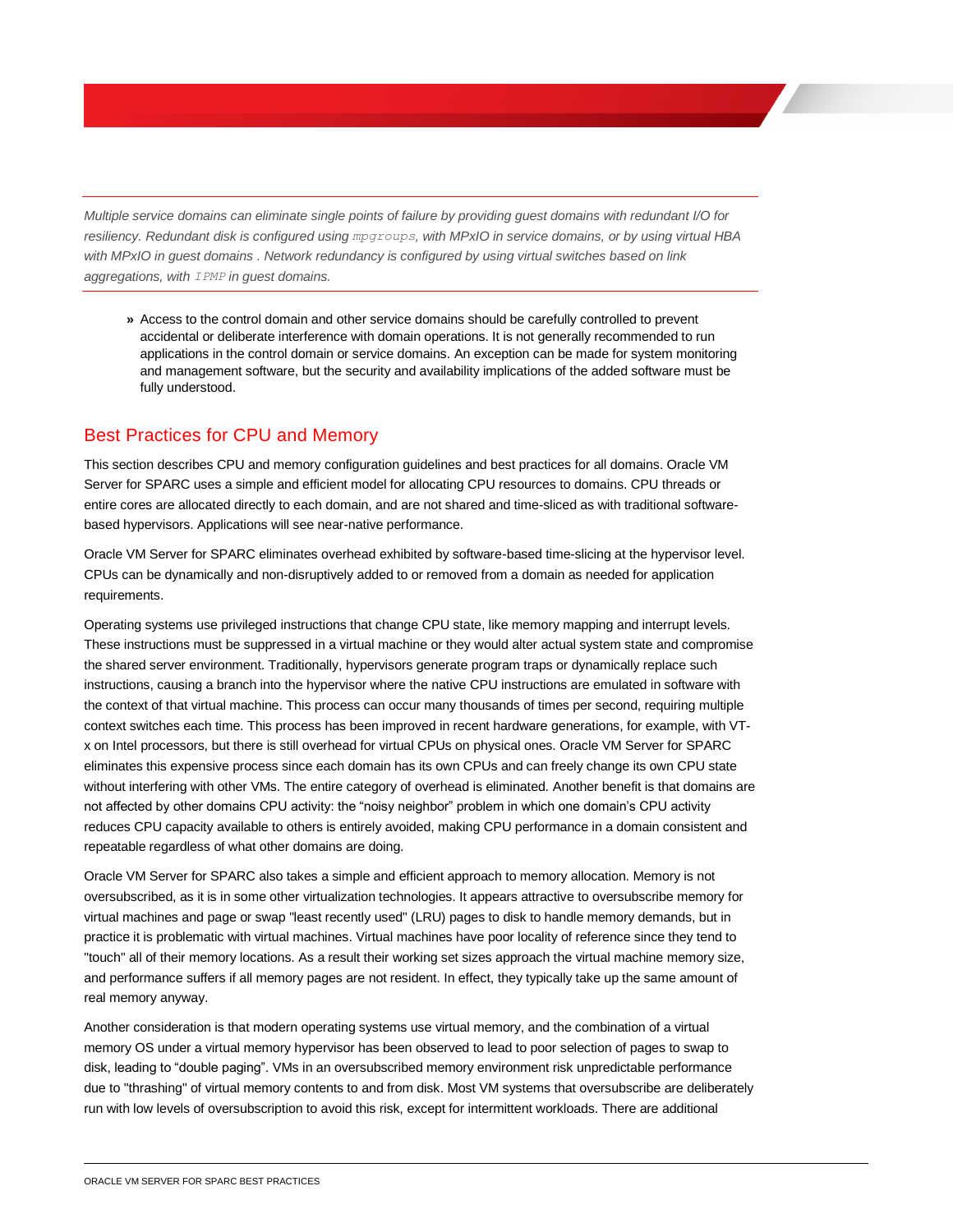complications mapping guest VM application memory addresses ("guest virtual") to guest VM real addresses ("guest real") which is virtual memory in the hypervisor ("host virtual") and finally to physical memory addresses ("host real"). This requires creation and maintenance of "shadow page tables", which consumes CPU cycles and memory.

Oracle VM Server for SPARC eliminates this complexity and performance risk by using a simple rule: VMs are given their own dedicated memory, which is not swapped to and from disk. Without virtual memory there is no risk of thrashing, and no need to expend memory for the "shadow page tables" used in other environments. Guest VM memory allocation can be dynamically increased or decreased as needed for application requirements.

*Solaris Zones are a very effective way to increase VM density. The Solaris OS can make informed CPU scheduling and memory management decisions for zones under a single resource manager. Solaris 10 branded zones in Solaris 11 domains can host applications certified for Solaris 10 while running on a Solaris 11 kernel optimized for the newest servers. Solaris Zones and Oracle VM Server for SPARC are complementary technologies. Used together, they provide a powerful virtualization platform.*

The CPU and memory allocation model for Oracle VM Server for SPARC simplifies administrative effort, but several best practices still apply:.

- **»** Oracle's SPARC servers supporting logical domains have CPU cores with 8 CPU threads. CPU resources should be allocated on a core boundary for performance reasons. This prevents "split core" situations in which CPU cores are shared by more than one domain (different domains with CPU threads on the same core). That reduces performance by causing "false cache sharing" in which domains compete for a core's cache. The performance impact of split-core situations varies, depending on the domains' activities
	- **»** The best method is to use whole-core allocation, for example: ldm set-core 8 mydomain. An alternative is to allocate virtual CPUs in increments of the number of threads per core.
	- **»** Oracle VM Server for SPARC attempts to avoid split core situations by assigning domains CPUs from unused cores, even when whole-core allocation is not specified.
	- **»** If fine-grain CPU granularity is needed for multiple applications, especially when applications have intermittent CPU needs, it is best to deploy them in zones within a logical domain for finer resource control.
	- **»** When domains have very light CPU requirements, there is no harm in giving them sub-core allocations even if that causes a split-core configuration, since idle workloads are not harmed by added overhead.
- **»** Starting with the T4 processor, SPARC servers can use a critical threading mode that delivers the highest single thread performance by dedicating all of a core's pipeline and cache resource to a software thread. This requires whole-core allocation, described above, and sufficient CPU cores that Solaris can give critical threads their own cores. Depending on the application, this can be several times faster than in the normal "throughput mode".
	- **»** Solaris generally detects threads that benefit from this mode and automatically "does the right thing" without needing administrative effort, whether in a domain or not. To explicitly set this for an application, set its scheduling class to FX with a priority of 60 or more: "priocntl -s -c FX -m 60 -p 60 -i \$PID". Several Oracle applications, like Oracle Database 11gR2, automatically leverage this capability to get performance benefits not available on other platforms, as described in the section "Optimization #2: Critical Threads" in How Oracle Solaris Makes Oracle Database Fast. <http://www.oracle.com/technetwork/articles/servers-storage-admin/sol-why-os-matters-1961737.html>
	- **»** This CPU mode formerly could be set at the domain level by issuing the command ldm set-domain threading=max-ipc <domainname>.This is not recommended, was removed in Oracle VM Server for SPARC 3.3, and is only mentioned for completeness sake.
- **»** NUMA latency Servers with more than one CPU socket, such as a SPARC T8-4, have non-uniform memory access (NUMA) latency between CPUs and RAM. "Local" memory access from CPUs on the same socket has lower latency than "remote". This can affect applications with large memory footprints that do not fit in cache, or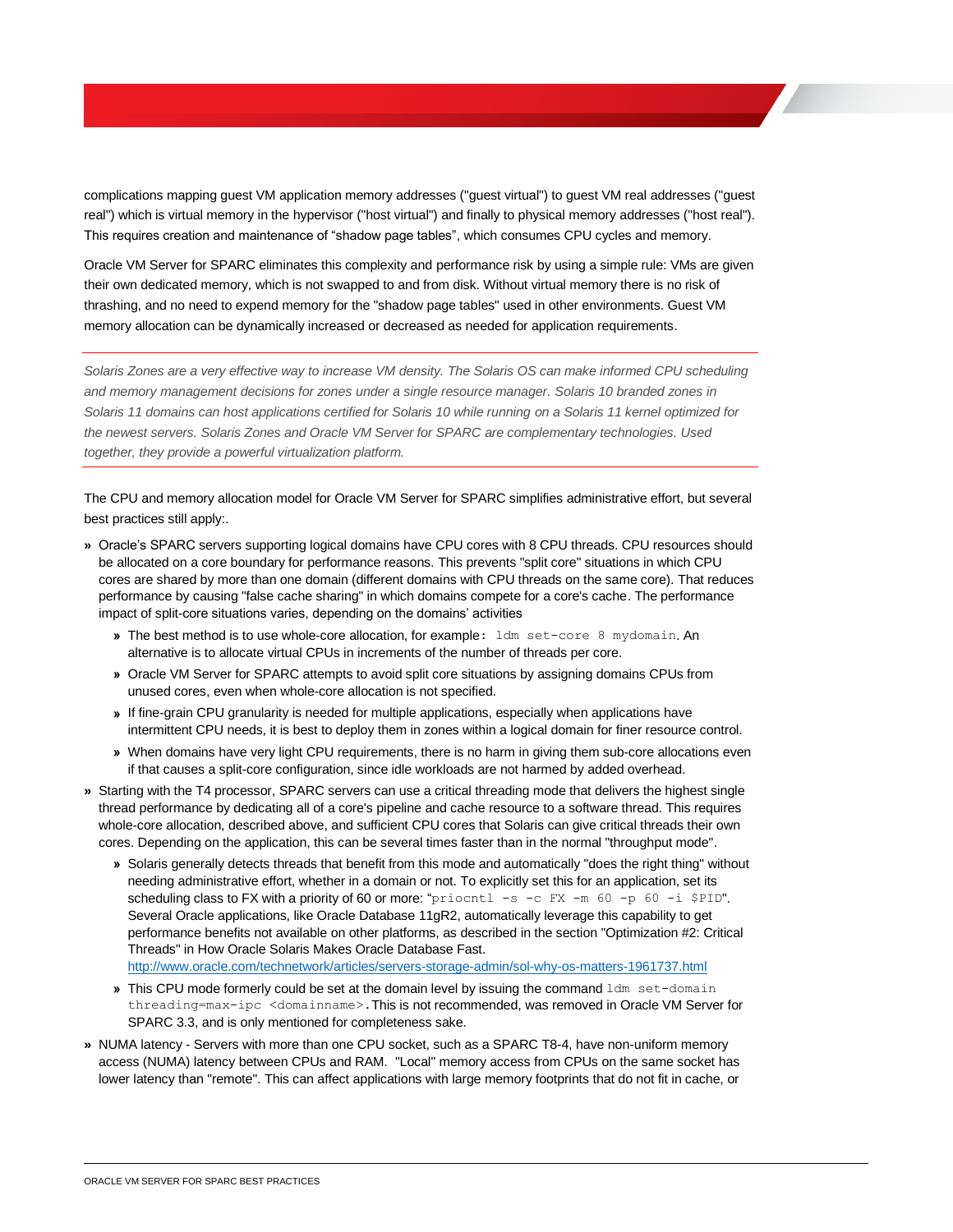are otherwise sensitive to memory latency. This does not apply to single board servers, like a SPARC T8-1, where all memory accesses are local.

**»** The logical domains manager attempts to bind domains to CPU cores and RAM locations on the same CPU socket, making all memory references local. If this is not possible because of the domain's size or prior core assignments, the domain manager tries to distribute CPU and RAM equally across sockets to prevent an unbalanced configuration. This optimization is automatically done at domain bind time.

# <span id="page-9-0"></span>Best Practices for I/O

Oracle VM Server for SPARC offers alternative ways to configure I/O, with a wide range of results for performance, convenience, flexibility and resiliency. The first decision is whether to use a guest domain based on virtual I/O, or an I/O domain using physical I/O.

### <span id="page-9-1"></span>Physical I/O

Physical I/O offers native performance and native I/O behavior - devices and device drivers behave the same in non-virtualized environments. However, it does not provide the flexibility and device sharing capabilities of virtual I/O. Other considerations:

- **»** Root complex domains have no restriction on the types of device that can be used.
- **»** Solaris uses its native device drivers for physical devices, with the same configuration and features as in a nondomain environment.
- **»** The number of root complex domains is limited by the number of buses available on a server platform.
- **»** SR-IOV can be used for Ethernet, InfiniBand, and FibreChannel devices. SR-IOV and Direct I/O (DIO) require specific qualifications of the cards used.
- **»** The number of SR-IOV virtual functions and Direct I/O devices is determined by the type and number of qualified cards supporting those functions.
- **»** SR-IOV is preferred to Direct I/O, and provides better resource granularity.
- **»** Live migration is not available for domains using physical I/O, except for domains using SR-IOV for Ethernet devices. This feature became available with Oracle VM Server for SPARC 3.5.
- **»** Direct I/O is not supported on S7, M7, T7 and later systems. On those platforms use root domains, SR-IOV or virtual I/O.
- **»** Starting with Oracle VM Server for SPARC 3.2 and Solaris 11.2 SRU 8, I/O domains using SR-IOV can be configured to avoid single points of failure. Under previous versions, domains using SR-IOV or DIO are subject to a dependency on the domain owning the bus used for the SR-IOV virtual function or DIO card, and may take an outage if the bus-owning domain panics or resets the PCI bus. Now, domains can use SR-IOV virtual functions from different root domains and use IPMP or MPXIO for availability. Resilient I/O domains are described in the Administration Guide section at

[https://docs.oracle.com/cd/E80106\\_01/html/E80109/iodomainresiliency.html#scrolltoc.](https://docs.oracle.com/cd/E80106_01/html/E80109/iodomainresiliency.html#scrolltoc)

**»** SR-IOV is no longer supported for Solaris 10 domains. See SR-IOV requirements at [https://docs.oracle.com/cd/E80106\\_01/html/E80109/sriovhwswreqts.html](https://docs.oracle.com/cd/E80106_01/html/E80109/sriovhwswreqts.html)

#### <span id="page-9-2"></span>Virtual I/O

Virtual I/O offers more flexibility than physical I/O, but does not offer the native performance of physical I/O. However, it is now possible to provide near-native I/O performance for appropriately configured service domains and virtual devices.

**»** Virtual I/O is restricted to virtual HBA, disk, network, and console devices. Device classes like tape are supported by virtual HBA or provided by a qualified physical I/O device.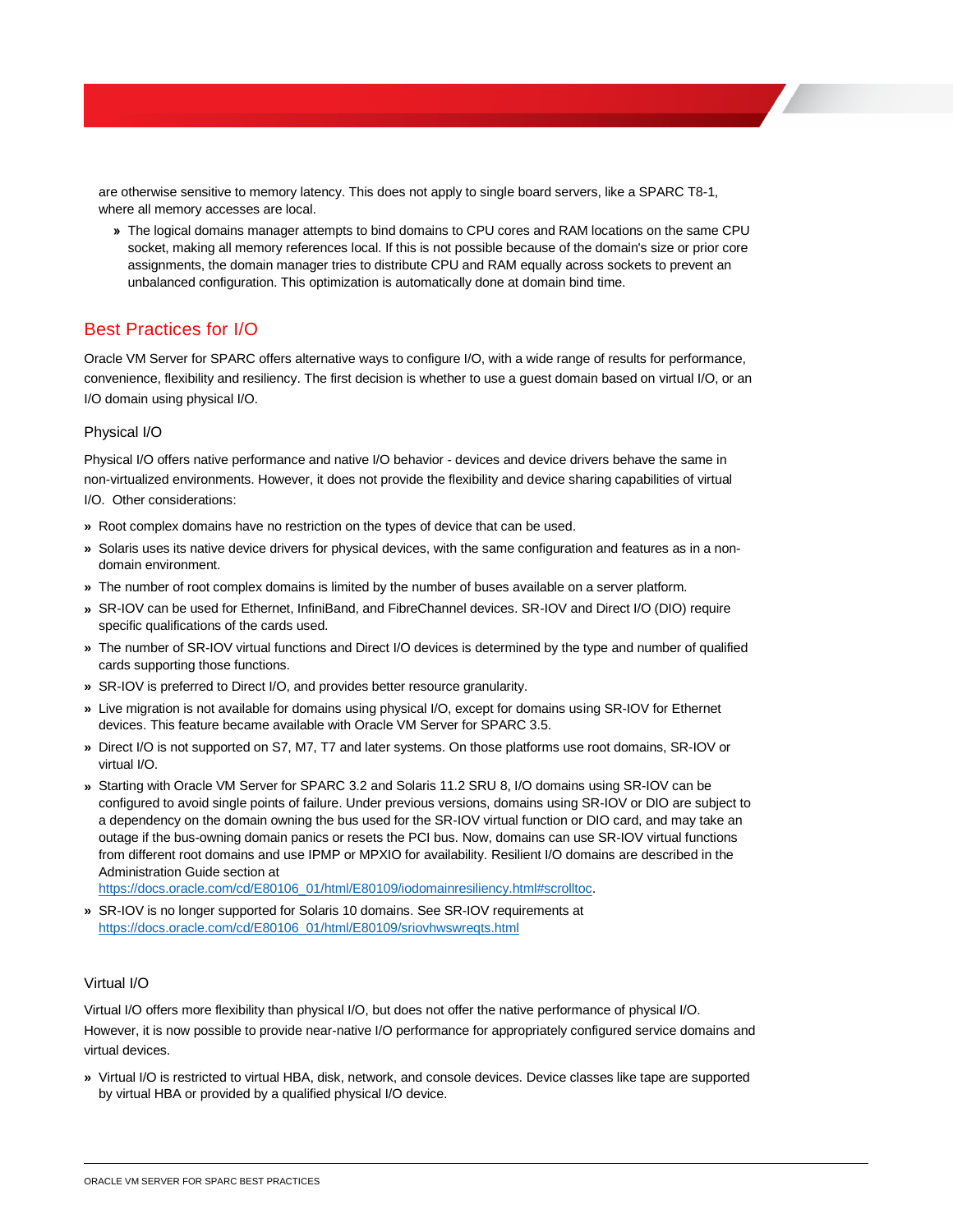- **»** Guest domains using virtual devices can be live migrated between compatible SPARC servers.
- **»** Virtual I/O allows sharing the same physical device as backend for multiple virtual devices and multiple domains.
- **»** Virtual devices consume "Logical Device Channel" (LDC) endpoints in the guest domain and in the service domain that provides the device. A maximum number of LDCs can be associated with a domain, setting an upper bound on the number of virtual devices a domain can have or serve out. The per-domain limit is 1,984 on SPARC T4, T5, T7, T8, S7, M5, M6, M7 and M8 servers from a pool of 98,304 LDCs. The pool is per server on S7, T4, T5 and T7, and per physical domain on M5, M6, M7 and M8. System software and firmware requirements and other details are a[t https://docs.oracle.com/cd/E80106\\_01/html/E80109/usingldcs.html#scrolltoc](https://docs.oracle.com/cd/E80106_01/html/E80109/usingldcs.html#scrolltoc) UltraSPARC T2 systems are limited to 512 LDCs per domain. UltraSPARC T2+ and SPARC T3 systems have a limit of 768 LDCs per domain, as do later machines not running the required firmware.
- **»** Virtual I/O requires appropriately sized service domains and defining virtual disk and network services.

There is no single best practice for all situations. If more emphasis is placed on flexibility and device sharing, then virtual I/O is the better choice. That is the typical deployment model, and widely used for workloads consolidated onto domains on shared servers. Recent versions of Oracle VM Server for SPARC permit virtual I/O with near native performance, maximum flexibility, and ability to easily share resources.

If maximum performance and independence from other domains is required, especially for an application that does not require live migration or dynamic reconfiguration, then the best choice may be to deploy it in a root domain. SR-IOV offerd native performance and better resource granularity than root complex domains, but require specific devices and make the I/O domain dependent on the domain owning the physical devices' bus.

#### <span id="page-10-0"></span>Disk Device Best Practices

Physical disk I/O provisioned to a root domain or via a qualified SR-IOV FibreChannel virtual function should have performance characteristics equivalent to a non-virtualized environment. The following practices make it possible to achieve performance and flexibility for virtual disks.

- **»** For best performance, use a whole disk backend: a SAN LUN or full disk. This is the simplest and highest performing virtual disk I/O option. The disk should be presented to multiple hosts if the domain needs to be moved between servers.
- **»** Spread load across multiple disks to reduce latency and queuing, just as in a non-virtual environment.
- **»** Solaris and logical domains software updates often include performance enhancements, so keep software and firmware versions are at current levels to include the latest performance improvements. For example, Solaris 11.1 SRU 19.6 and Solaris 10 patch 150400-13 substantially improved virtual disk performance, as explained in Stefan Hinker's blog "Improved vDisk Performance for LDoms" [https://blogs.oracle.com/cmt/entry/improved\\_vdisk\\_performance\\_for\\_ldoms](https://blogs.oracle.com/cmt/entry/improved_vdisk_performance_for_ldoms)
- **»** Virtual disks backed by a file in a file system are convenient and easy to set up, but have lower performance. This may be acceptable for test/development or applications with low disk I/O requirements. This disk backend should not be shared between domains or hosts as SCSI reservation is not supported.
- **»** Starting with Oracle VM Server for SPARC 3.3, guest domains can have virtual SCSI host bus adapters (vHBA). This capability is described at [https://docs.oracle.com/cd/E80106\\_01/html/E80109/usingvhbas.html#scrolltoc](https://docs.oracle.com/cd/E80106_01/html/E80109/usingvhbas.html#scrolltoc) and permits native Solaris device driver access to LUNs on a SAN. This feature lets guest domains use MPxIO activeactive path management, SCSI reservation, and non-disk devices like tape.
- **»** ZFS can be used for disk backends, which provides useful features (clones, snapshots, compression, advanced data integrity) but imposes overhead compared to a raw device, and several restrictions.
	- **»** Local or SAN ZFS disk backends (objects in a ZFS pool mounted to the service domain) cannot be used with live migration, because a zpool can be mounted to only one host at a time. This does not apply to disk backends in ZFS presented to service domains via network using NFS or iSCSI from a system that uses ZFS as a local file system, such as the Oracle ZFS Storage ZS5.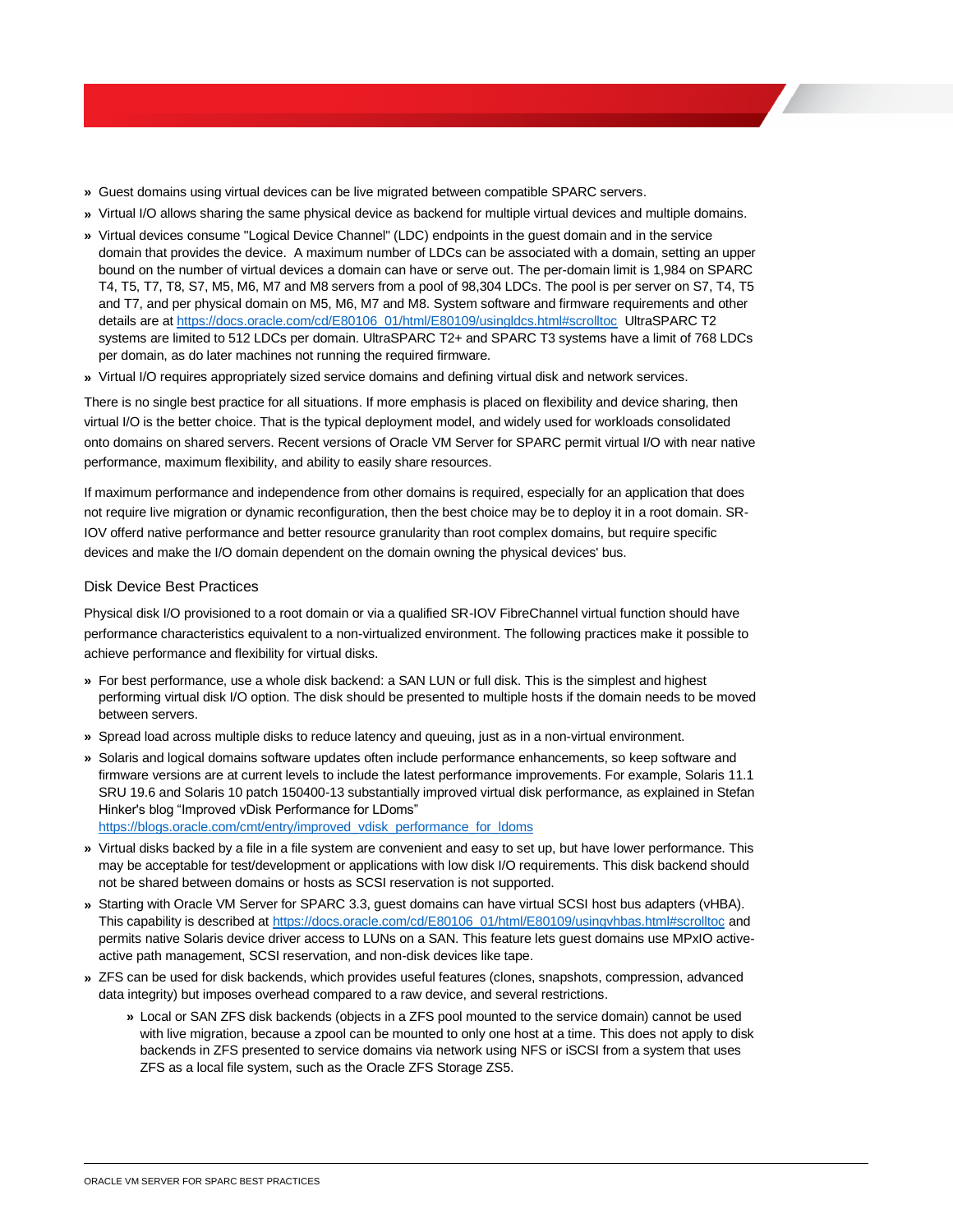- **»** Always use ZFS compression. The default algorithm (zfs set compression=on) uses very little CPU and can actually speed up I/O while reducing space consumption since fewer blocks are transferred. This setting is applied at the ZFS dataset level and issued on the system hosting the ZFS resource.
- **»** A ZFS volume "zvol" ("zfs create -V") can outperform a flat file in a ZFS dataset.
- **»** Set the ZFS recordsize (for files) or volblocksize (for ZFS volumes) to match the expected application use. This is the same recommendation as in a non-virtual environment, and avoids readmodify-write cycles that inflate I/O counts and overhead. In particular, the recordsize default of 128K is not optimal for small random I/O. These settings are applied on the system hosting the ZFS resource.
- **»** ZFS requires more memory than other backends. Ensure that the service domain has sufficient memory, and monitor it under load to make sure it isn't low on memory. A minimal service domain of 4GB RAM will not be sufficient.
- **»** Starting with Oracle VM Server for SPARC 3.1.1, you can use SR-IOV for Fibre Channel devices. See the Oracle VM Server for SPARC Release Notes for qualification details. This can provide high performance for I/O on qualified host bus adapters.
- **»** Virtual disks on NFS and iSCSI can perform well on a fast (10GbE) network
	- **»** iSCSI may provide better performance than NFS, but actual results are subject to performance tuning.
	- **»** Apply the same network tuning you would use for in non-virtual applications. For NFS, specify mount options to disable atime, use hard mounts (except as described below with redundant disks using an mpgroup), and set large read and write sizes. The following values in the service domains' /etc/system can improve NFS performance: set nfs:nfs3 bsize=1048576 or set nfs:nfs4 bsize=1048576 (increasing I/O size in NFS version 3 or version 4 clients) and set rpcmod:clnt max conns=8 (to increase concurrency).
	- **»** If NFS or iSCSI backends are provided by ZFS, whether with standard Solaris ZFS or the ZFS Storage Appliance, make sure the server has sufficient RAM for caching, and install write-optimized solid-state disk (SSD) ZFS Intent Logs (ZIL) to speed up synchronous writes.
- **» For completely native performance for all devices, use a PCIe root complex domain and use physical I/O. This ensures performance without compromise or complexity.**

#### <span id="page-11-0"></span>Network Device Best Practices

Physical network provided by SR-IOV virtual functions, Direct I/O devices, or native I/O in root complex domains are the same as in a non-virtualized environment. Consequently, network device best practices are concentrated on virtual network devices. The most comprehensive documentation on how to configure for virtual network performance is in the MOS note **Best Practices for Oracle Solaris Network Performance with Oracle VM Server for SPARC (Doc ID 1908136.1)**

- **»** Allocate 8GB of RAM and 2 cores to a service domain for each 10GbE of bandwidth it supports. Guest domains should have 4GB of RAM and a full core for each 10GbE of bandwidth in order to provide sufficient resources to drive the CPU fanout for the virtual network devices.
- **»** Current versions of Oracle VM Server for SPARC and Solaris use Large Segment Offload (LSO) and RxDring support to substantially reduce network latency and CPU utilization. This change, along with the above resource allocation, makes it possible to drive 10GbE at essentially wire speed.
	- **»** The domains must run Solaris 11 SRU 9.6 or Solaris 10 with patch 150031-07 or later.
	- **»** Issue ldm set-domain extended-mapin-space=on mydomain for each domain. If this was not previously set, the domain (including the control domain) will require a reboot for the change to take effect. This is now the default for new domains, so the change is needed only for domains created before this support was introduced. To see if any domains need to be changed, log into the control domain and issue ldm list -l|grep extended, and see if any are "extended-mapin-space=off".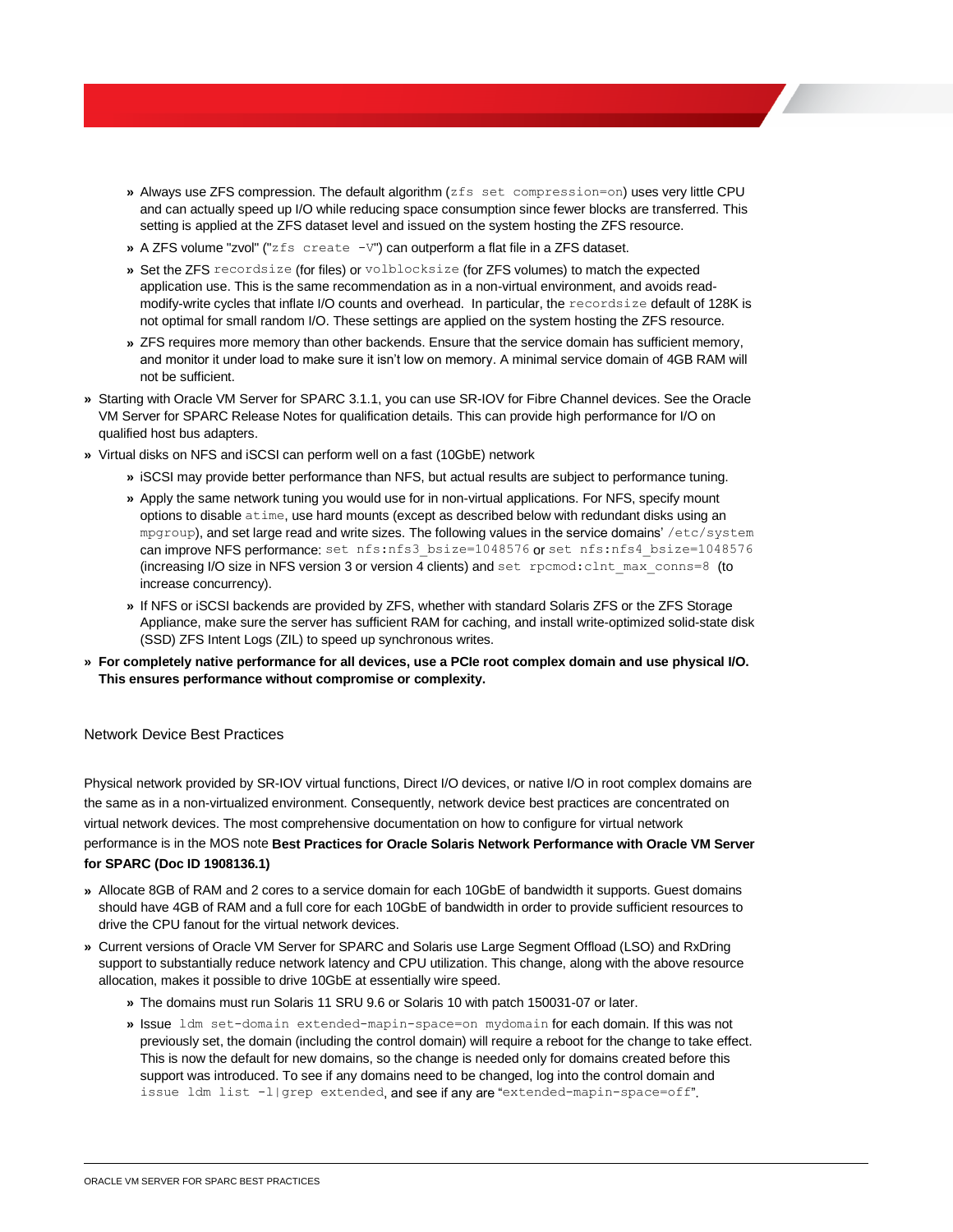- **»** This option requires an additional 4MB of RAM per guest.
- **»** Validate that the dring\_mode is correct by issuing kstat -p|grep dring\_mode in each domain. The value 4 indicates the proper mode is set.
- **»** LSO provides performance benefits similar to what jumbo frames provide at the link layer, and it is not necessary or recommended to use jumbo frames. To validate that LSO is turned on, issue the command kstat -p|grep lso. The value tcp:0:tcpstat:tcp\_lso\_disabled should be set to 0, and the value lso enabled should be 1.
- **»** Configure IP network multipathing (IPMP) groups in the guest domain using virtual network devices from different service domains. This provides resiliency against loss of a device or service domain without loss of access. Either link-based or probe-based IPMP can be used, based on site preferences just as with non-virtual systems. For link-based IPMP, specify linkprop=phys-state when defining the virtual network device to propagate physical link state to the virtual network link.
- **»** Configure link aggregation in the service domain to make use of IEEE 802.3ad features for bandwidth, load balancing and network link failover. Link aggregation is enabled by using an aggregation for a virtual switches backend device rather than a physical network link. Link aggregation is complementary to using IPMP in the guest domain, and the two methods can be combined.
- **»** Use multiple network links, use jumbo frames (if not using LSO), create VLANs, adjust TCP windows and other systems settings the same way and for the same reasons as you would in a non-virtual environment.
- **»** Set the property inter-vnet-link=off on the virtual network switch if excessive logical domain channels are being used. That will have a slight increase in the time to transmit packets between domains on the same virtual switch as all guest-to-guest communications traffic will go through the virtual switch rather than directly from one guest domain to another guest domain.
- **»** Use network bandwidth controls if combining multiple domains on the same virtual switch and concerned about VMs consuming an excessive portion of the shared network resource, for example: ldm set-vnet maxbw=200M net0 mydomain.
- **»** To use Solaris 11 network virtualization in a guest domain, for example with Solaris zones, you must configure virtual network devices with multiple MAC addresses. This is done by creating virtual network devices with the altmac-addr parameter, as in ldm add-vnet alt-mac-addrs=auto, auto, auto, auto vnet1 primaryvsw0 mydomain1. See [https://docs.oracle.com/cd/E80106\\_01/html/E80109/vnicsonvnets.html#scrolltoc.](https://docs.oracle.com/cd/E80106_01/html/E80109/vnicsonvnets.html#scrolltoc)

### <span id="page-12-0"></span>Best Practices for Live Migration

Live Migration is useful for moving guest domains from one server (the source server) to another (the target) while domains continue to run. It can be used to improve operation in a domain environment by making it possible to evacuate a server for maintenance, to load balance virtual machines across a pool of servers, or to free up resources so other domains can be assigned additional CPUs or memory.

There are several requirements for live migration:

- **»** Live migration requires servers running compatible versions of Oracle VM Server for SPARC and firmware. As a best practice, customers should standardize on the same version of Oracle VM Server for SPARC across their servers, and use the same firmware level on matching server types (for example, all the T7 systems should run the same firmware level). An exception is when live migration is used for non-disruptive upgrades to new software and firmware levels: in this case, check the Release Notes for compatible versions.
- **»** Server and target servers must have identical CPU chip and clock frequencies, unless cross-CPU live migration is used. Setting a domain's cpu-arch property enables you to migrate between systems with different processor types as described in the Oracle VM Server for SPARC Administration Guide at Domain Migration Requirements for CPUs. The default setting is native. Other settings may disable some advanced CPU features such as instruction-based crypto offload, so use native if all the servers are the same type. Note that cpu-arch can only be changed when the domain is not running, so cross-CPU migration must be planned in advance.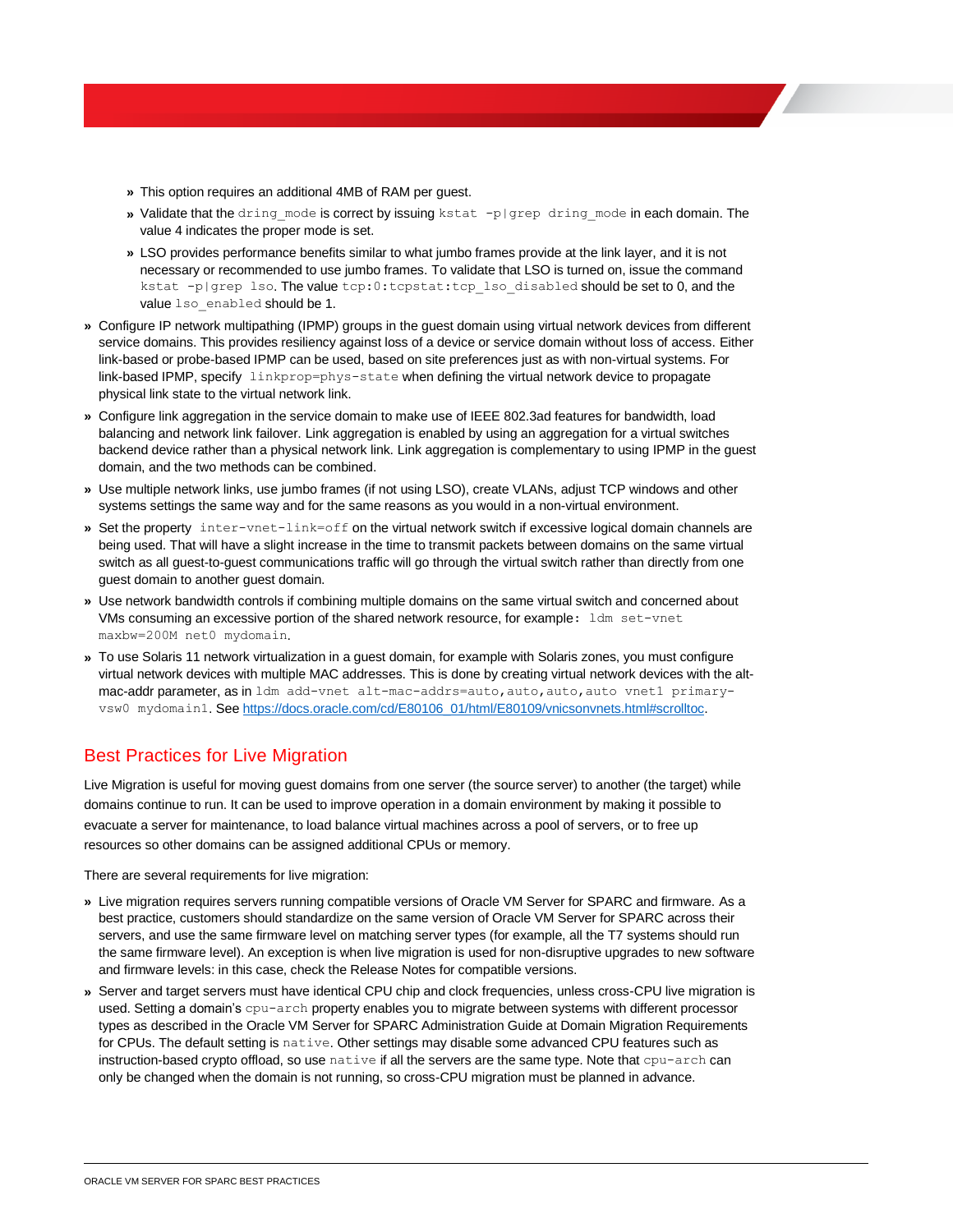- **»** The target machine must have sufficient CPU and memory to accommodate the resources in use by the domain to be migrated.
- **»** Only guest domains (domains exclusively using virtual devices) can be live migrated. A domain with physical I/O (dedicated PCIe bus, direct I/O card, Infiniband or Fibre Channel SR-IOV) cannot be live migrated. An exception is that domains using Ethernet SR-IOV can be live migrated – see [https://docs.oracle.com/cd/E80106\\_01/html/E80109/migratedomainwithethernetvf.html.](https://docs.oracle.com/cd/E80106_01/html/E80109/migratedomainwithethernetvf.html)
- **»** Guest domains must use networked storage, and each virtual disk backend in the domain to be migrated must be defined on the target machine. This shared storage can be a SAN disk, or storage provided by NFS or iSCSI. The virtual disk back end must have the same volume and service names as on the source machine. Paths to the backend can be different on the source and target machines, but they must refer to the same backend.
- **»** Each virtual network device in the domain to be migrated must have a corresponding virtual network switch on the target machine. Each virtual network switch must have the same name as the virtual network switch to which the device is attached on the source machine.
- **»** Common network accessibility between the source and target servers.

Domains can be migrated without being shutdown once these requirements are met it. Several best practices apply:

- **»** Live migration is CPU intensive in the control domain of the source (sending) host. Additional CPU cores in the control domain can substantially reduce domain migration and suspend times. CPU cores can be added before live migration and removed afterwards.
- **»** On older SPARC servers, such as SPARC T3 and previous models, add a crypto accelerator to the control domain for each CPU core it owns (ldm set-crypto 2 primary). This speeds up migration using the SPARC processor's hardware acceleration. Hardware crypto acceleration is always available without an administrative step on T4 and later processors.
- **»** Live migration is also CPU intensive in the domain being migrated, so try to migrate domains during periods of low activity. CPU cost is substantially reduced on the M7, T7 and later servers running Solaris 11.3 or later.
- **»** Guests that heavily modify their memory take more time to migrate since memory contents have to be retransmitted, possibly several times. The overhead of tracking changed pages also increases guest CPU utilization, though this cost is also substantially reduced on M7 and T7 and later servers running Solaris 11.3. In general, live migration takes more time for large guest domains, and is not always appropriate for large memory applications. In those cases, application-level clustering is often more efficient and convenient.
- **»** Live migration should use a high bandwidth network.
- **»** Guest domains that are migrated should use Network Time Protocol (NTP) to ensure consistent clock behavior.

Live migration is not as operationally important in Oracle VM Server for SPARC as in some other virtualization technologies. Some virtualization platforms lack the ability to update system software without an outage, so they require "evacuating" the server via live migration. With Oracle VM Server for SPARC an alternate service domain makes it possible to do "rolling upgrades" in place without having to evacuate a server. For example, you can pkg update Solaris in the control domain and service domains at the same time during normal operational hours, and then reboot them one at a time into the new Solaris level. While one service domain reboots, virtual I/O proceeds through the alternate, and you can upgrade Solaris in all the service domains without a loss in application availability. This requires a server configured with multiple root domains, with disk and network resources available for each domain. As noted previously, some SPARC servers like the S7-2 family are designed for horizontal scale (as are many other platforms) and don't have built-in network and disk resources to permit redundant service domains

Oracle VM Server for SPARC also permits increasing and reducing the CPU, memory, and I/O resources of a domain. Rather than migrate a domain to a less-utilized server to give it more capacity, it can be easier and faster to reduce the CPU or memory allocation of another domain on the same server for the time those resources are needed, and not migrate any domain at all. It's a best practice to reserve some headroom in order to conveniently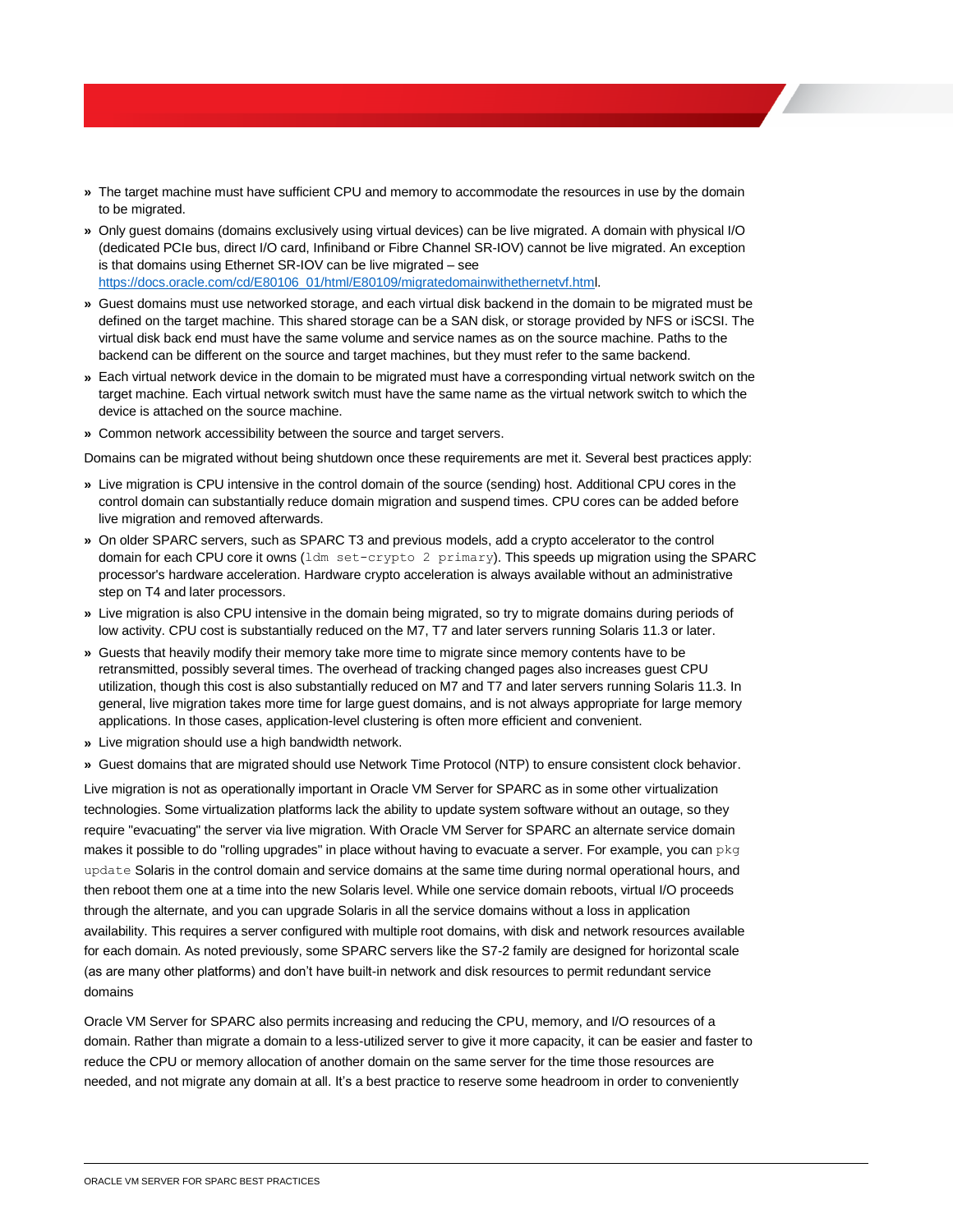meet a sudden peak in demand, As a result, Oracle VM Server for SPARC reduces the number of use cases in which live migration is the best or only answer.

Live migration is not suitable for all applications. In particular, applications that use real- time network heartbeats to determine application state may not behave correctly during migration due to variable latency and the suspension period at the end of migration. It's also possible that network packets may be dropped during migration. Live migration should be considered in context of application requirements.

Application frameworks like Oracle Real Applications provide multi-node applications that often do not need to be migrated at all. It can be simpler and faster to shutdown a node in the cluster and optionally start another one on a different host. Live migration should not be considered a substitute for high availability designs, as one cannot live migrate a domain from a failed system.

### <span id="page-14-0"></span>Best Practices for Availability

Availability is a broad topic, and this section will focus on aspects specific to Oracle VM Server for SPARC. The goal is to improve Reliability, Availability and Serviceability (RAS) for guests and applications running in domains.

Let's state some guiding principles for availability that apply to Oracle VM Server for SPARC:

- **» Avoid Single Points Of Failure (SPOFs).** Systems should be configured so a component failure does not result in a loss of application service. The general method to avoid SPOFs is to provide redundancy so service can continue without interruption if a component fails. Oracle VM Server for SPARC makes it possible to configure systems that avoid SPOFs.
- **» Configure for availability** at a level of resource and effort consistent with business needs. Effort and resource should be consistent with business requirements. Production has different availability requirements than test/development, so it's worth expending resources to provide higher availability. Even within the category of production there may be different levels of criticality, outage tolerances, recovery and repair time requirements. A simple design may be more understandable and effective than a complex design that attempts to "do everything".
- **» Design for availability** at the appropriate tier or level of the platform stack. Availability can be provided in the application, in the database, or in the virtualization, hardware and network layers they depend on - or using a combination of all of them. It may not be necessary to engineer resilient virtualization for stateless web applications where availability is provided by a network load balancer, or for enterprise applications like Oracle Real Application Clusters (RAC) and WebLogic that provide their own resiliency
- **» It is often the same architecture whether virtual or not:** For example, providing resiliency against a lost device path or failing disk media is done for the same reasons and may use the same design whether in a domain or not.
- **» It is often the same technique whether using domains or not:** Many configuration steps are the same. For example, configuring IPMP or creating a redundant ZFS pool is pretty much the same within the guest whether you're in a guest domain or not. There are configuration steps and choices for provisioning the guest with the virtual network and disk devices, which we will discuss.
- **» Sometimes it is different when using domains:** There are new resources to configure. Most notable is the use of alternate service domains, which provides resiliency in case of a domain failure, and also permits improved serviceability via "rolling upgrades". This is an important differentiator between Oracle VM Server for SPARC and traditional virtual machine environments where all virtual I/O is provided by a monolithic infrastructure that is a SPOF. Alternate service domains are widely used to provide resiliency in production logical domains environments.
- **» Some tasks are done via logical domain commands**, and some are done in the guest: For example, with Oracle VM Server for SPARC we provide multiple network connections to the guest, and then configure network resiliency in the guest via IP Multi Pathing (IPMP) - essentially the same as for non-virtual systems. On the other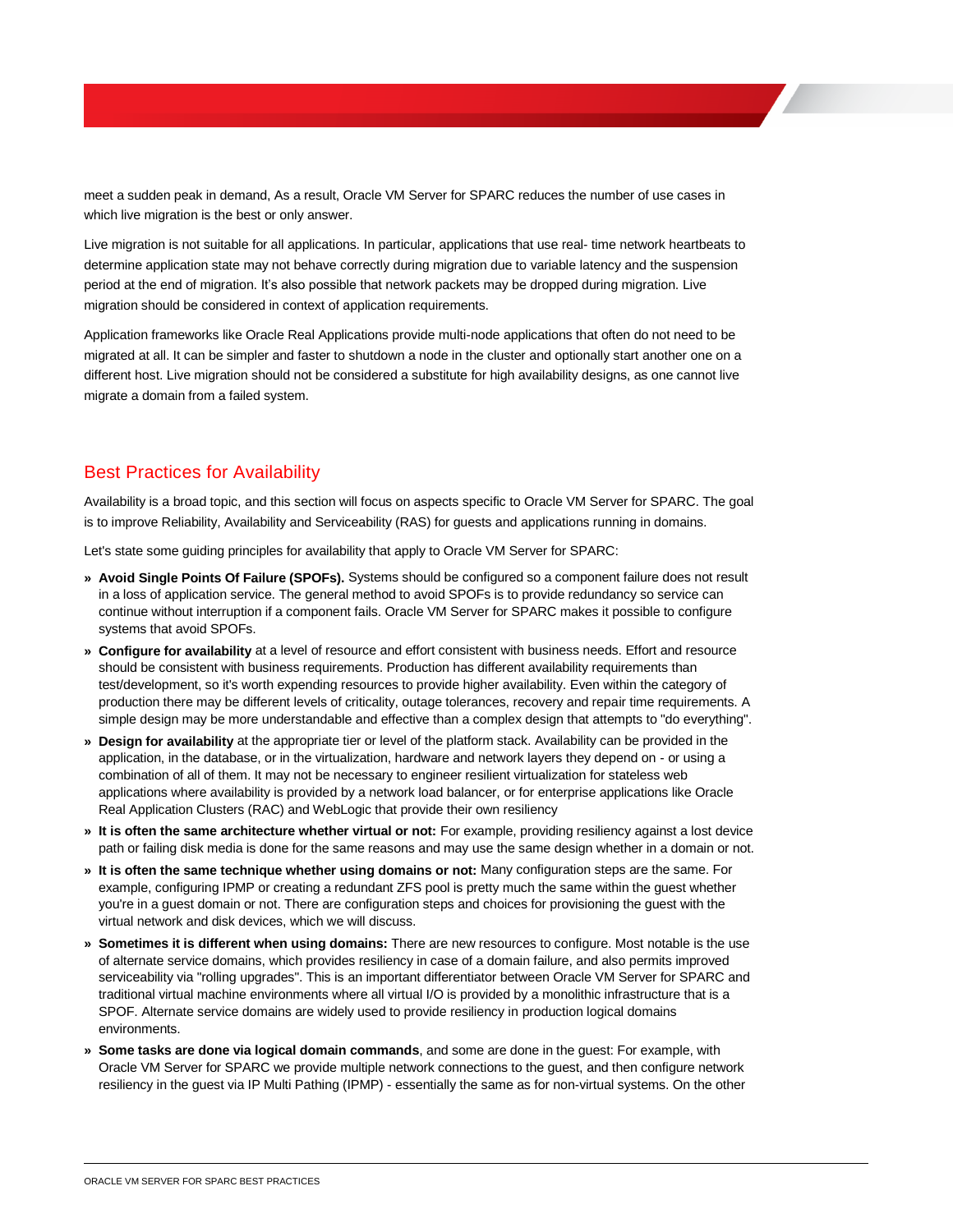hand, we configure virtual disk availability in the virtualization layer and service domains, and the guest sees an already-resilient disk without being aware of the details.

- **» Live migration is not "high availability**" in the sense of "continuous availability": If the server is down, then you don't live migrate from it, and a cluster or VM restart elsewhere would be used. However, live migration can be part of the RAS solution by improving Serviceability - you can move running domains off of a box before planned service or maintenance.
- **» Save your domain configuration:** after making a change to your domains configuration that you want to persist over a powercycle, save it to the service processor by issuing an ldm add-config *configname* command. 'bootsets' containing the Service Processor (SP configuration and constraints are saved on the control domain when a configuration is saved to the SP, and are used to reload the constraints database after a power cycle. A copy is saved on the control domain in /var/opt/SUNwldm/autosave-<configname> and you can set an auto-recover policy for situations where the copy on disk is newer than the one saved on the service processor. This is documented at [https://docs.oracle.com/cd/E80106\\_01/html/E80109/configurationmanagement.html](https://docs.oracle.com/cd/E80106_01/html/E80109/configurationmanagement.html)
- **» Backup your domain configuration:** save the domain configuration by exporting the configuration to an XML file, which can be saved on a separate host. Using  $ldm$  list-constraints -x mydom > mydom.xml saves the information for one domain, and  $\text{ldm}\text{ list-constants } -x > \text{everything.xml}$  saves the information for the entire system. If the domain configuration needs to be restored on a separate server, and individual domain can be restored by using a sequence like ldm add-dom -I mydom.xml; ldm bind mydom; ldm start mydom and the entire domain configuration can be restored from factory default mode by using ldm init-system –i everything.xml.
- **» Configure domain dependencies:** if domains depend on one another, whether for service domains or application needs, you can express those relationships and set failure policies by defining their relationships as documented in [https://docs.oracle.com/cd/E80106\\_01/html/E80109/configuredomaindependencies.html](https://docs.oracle.com/cd/E80106_01/html/E80109/configuredomaindependencies.html)

#### <span id="page-15-0"></span>Network Availability

Network connectivity is made resilient in guest domains by using redundant virtual network devices, just as redundant physical network devices are used with non-virtualized environments. Multiple virtual network devices are defined to the guest domain, each based on a different virtual switch ("vswitch") associated with a different physical backend. The backend can be either a physical link or an aggregation, which can provide additional resiliency against device failure and may improve performance.

Solaris IP Multipathing (IPMP) is configured within the guest much the same as in a physical instance of Solaris. If a link in an IPMP group fails, the remaining links provide continued network connectivity. The visible differences within the guest are the device names, since the "synthetic" device names for virtual network links (vnet0, vnet1, etc) are used instead of physical link names like nxge0 or ixgbe0.



Figure 1 Two Virtual Networks Connected to Separate Virtual Switch Instances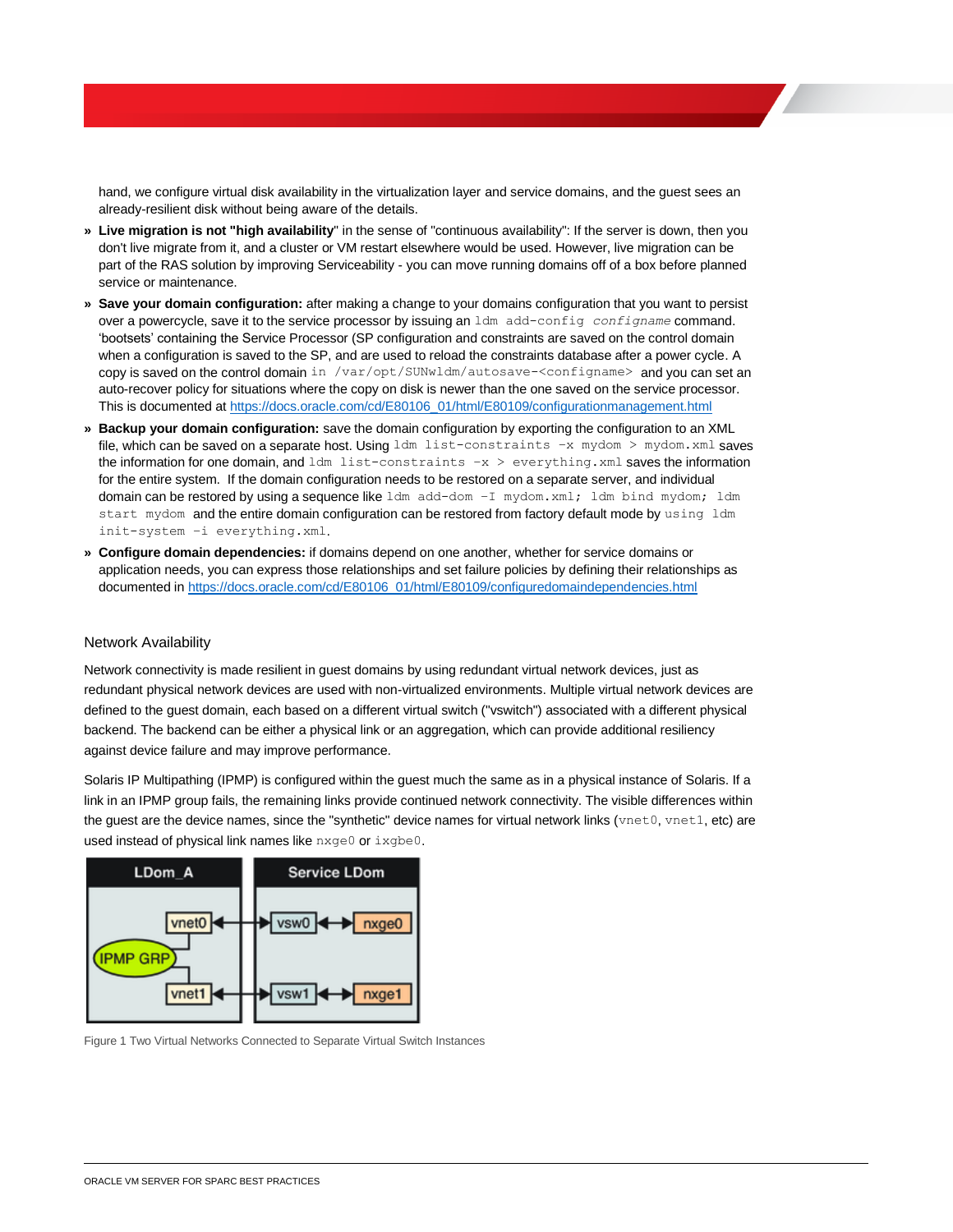This provides protection against failure of a switch, cable, NIC, and so on. Assuming that there are virtual switches in the control domain named primary-vsw0 and primary-vsw1, each using a different physical network device (that is, primary-vsw0 could be based on the control domain's net0, and primary-vsw1 based on net1) this is as simple as:

# ldm add-vnet linkprop=phys-state vnet0 primary-vsw0 ldg1

# ldm add-vnet linkprop=phys-state vnet1 primary-vsw1 ldg1

The optional parameter linkprop=phys-state indicates that the guest will use link-based IP Multipathing, so Solaris can detect link status changes. This parameter can be omitted if Solaris is going to use probe-based IPMP with a test IP address. For a full discussion, see **Using Virtual Networks and Configuring IPMP in a Logical Domains Environment**. [https://docs.oracle.com/cd/E80106\\_01/html/E80109/configuringipmpinldomsenv.html](https://docs.oracle.com/cd/E80106_01/html/E80109/configuringipmpinldomsenv.html) The remainder of the exercise is to configure IPMP in the guest domain, which is essentially the same as in a nondomain environment.

There is additional protection if virtual network devices are provisioned from different service domains. If any of the service domains fails or is shutdown, network access continues over virtual network devices provided by the remaining service domains. Use of separate service domains is transparent to the guest Solaris OS, and the only configuration difference is that virtual switches from different service domains are used in the above command sequence.



Figure 2 Virtual Network Devices Each Connected to Different Service Domains

#### <span id="page-16-0"></span>Disk Availability

Configuring for redundancy is essential in order to tolerate media or path failure without data loss or outage. Oracle VM Server for SPARC uses methods similar to physical systems, either by provisioning virtual disks with backends that are themselves resilient, and/or by mirroring non-resilient disks.

Every virtual disk has a backend, which can be a physical disk or LUN, an iSCSI target, a disk volume based on a ZFS volume ("zvol") or volume manager such as Solaris Volume Manager (SVM), or a file on a file system (including NFS). The following graphic shows the relationship between the virtual disk client ("vdc") device driver in the guest domain, and the virtual disk server ("vds") driver in the service domain that work together, connected by a Logical Domain Channel (LDC) to associate the virtual disk to the physical backend: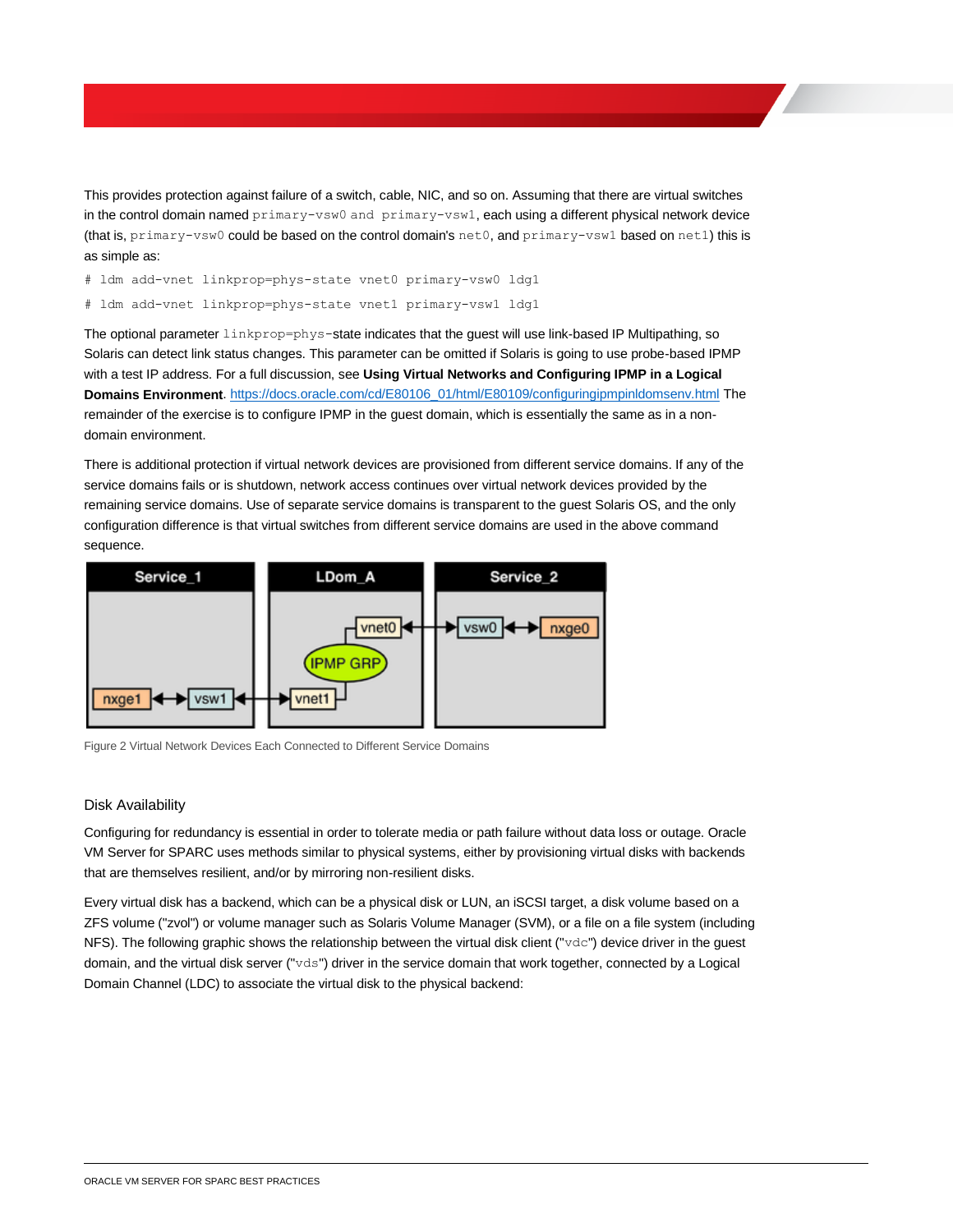

#### Figure 3 Virtual Disks with Oracle VM Server for SPARC

One of the most important domain configuration choices is whether a disk backend should be a physical device, such as a LUN or local disk, or a file in a file system mounted to a service domain. This has implications for performance, availability, and functionality such as the ability to perform live migration or support SCSI reservation. Physical devices (like a LUN) have the best performance, while file-based disk backends offer convenience, since they can be created as needed without needing to allocate physical devices from a storage array. Here are examples of using a physical device backend, a file-based backend, and a ZFS volume:

#### Virtual disk based on a LUN

- # ldm add-vdsdev /dev/rdsk/c0t5000C5003330AC6Bd0s2 myguestdisk0@primary-vds0
- # ldm add-vdisk my0 myguestdisk0@primary-vds0 mydom

#### Virtual disk based on a file (in this case, on NFS)

- # mkfile -n 20g /ldomsnfs/ldom0/disk0.img
- # ldm add-vdsdev /ldomsnfs/ldom0/disk0.img ldom0disk0@primary-vds0
- # ldm add-vdisk vdisk00 ldom0disk0@primary-vds0 ldg0

#### Virtual disk based on a ZFS volume

- # zfs create -V 20g rpool/export/home/ldoms/ldom1-disk0
- # ldm add-vdsdev /dev/zvol/rdsk/rpool/export/home/ldoms/ldom1-disk0 \

#### ldg1-disk0@primary-vds0

# ldm add-vdisk vdisk10 ldg1-disk0@primary-vds0 ldg1

The first example takes a device visible to the service domain (in this case, the control domain) and presents it to the guest. The service domain does not format it or mount a file system on it. That is the simplest backend: the service domain does a "passthrough" of all I/O activity. This is the recommended best practice for performance.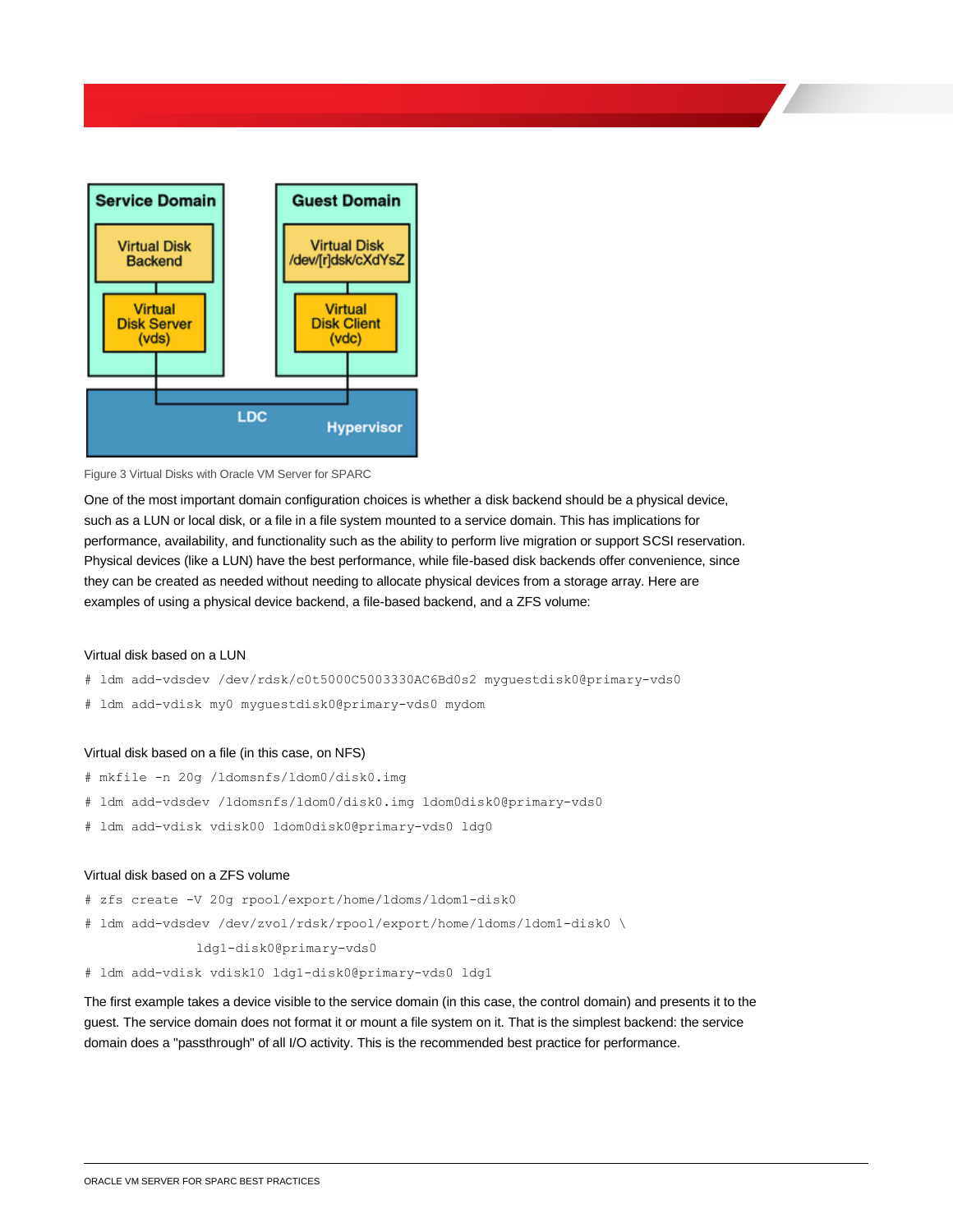The other two examples create a virtual disk from a file or ZFS volume in a file system visible to the service domain. There is a layer of indirection and file buffering that increases latency, but the guest can leverage features like ZFS mirroring or RAIDZ, compression and cloning provided in the service domain's file system.

There are functional differences. For example, a local (non-NFS) ZFS disk backend cannot be used with live migration because a ZFS pool can only be imported to one Solaris instance (in this case, one control domain) at a time.

Disks can be made resistant to media failure using methods consistent with non-virtual environments: such as using disk backends on RAID or redundant ZFS environments, or combining virtual disks within the guest domain into a redundant ZFS pool.

An equally important aspect is ensuring redundant path availability to the device. Both Fibre Channel Storage Area Network (FC SAN) and NFS devices support multiple access paths. An FC SAN controller can have multiple host interfaces, preferably using more than one FC switch, to provide redundant access to multiple servers. Each server can have multiple Host Bus Adapter (HBA) cards to connect to the FC fabric. Together, they provide resiliency against the loss of an individual HBA, cable, FC switch, or host interface on the FC controller. This is similar to configuring multiple channels and control units as has long been done with mainframe DASD.

The same concept is available for virtual disks based on NFS or iSCSI. In those cases, the physical transport is Ethernet, and resiliency can be provided by multiple network devices, which may be network devices, aggregates, or IPMP groups.

Redundant disk paths are expressed in logical domains by using virtual disks defined with multipath groups ("mpgroup") as described in the Oracle VM Server for SPARC Administration Guide section "Configuring Virtual Disk Multipathing"[. https://docs.oracle.com/cd/E80106\\_01/html/E80109/configuringvdiskmultipathing.html](https://docs.oracle.com/cd/E80106_01/html/E80109/configuringvdiskmultipathing.html) This creates an active/passive pair that continues to operate if one of the service domains is down. Note that this cannot be used for applications that require SCSI reservation. If SCSI reservation is needed, consider using virtual HBA (vHBA) instead.

The logical domains administrator defines multiple paths to the same disk backend (emphasized because this is crucial: the same device, accessed by multiple paths) and then adds the disk to the guest domain using one of the paths. This is illustrated below using an NFS backend available to multiple service domains.

- # ldm add-vdsdev mpgroup=mpgroup1 /ldoms/myguest/disk0.img disk@primary-vds0
- # ldm add-vdsdev mpgroup=mpgroup1 /ldoms/myguest/disk0.img disk@alternate-vds0
- # ldm add-vdisk mydisk disk@primary-vds0 myguest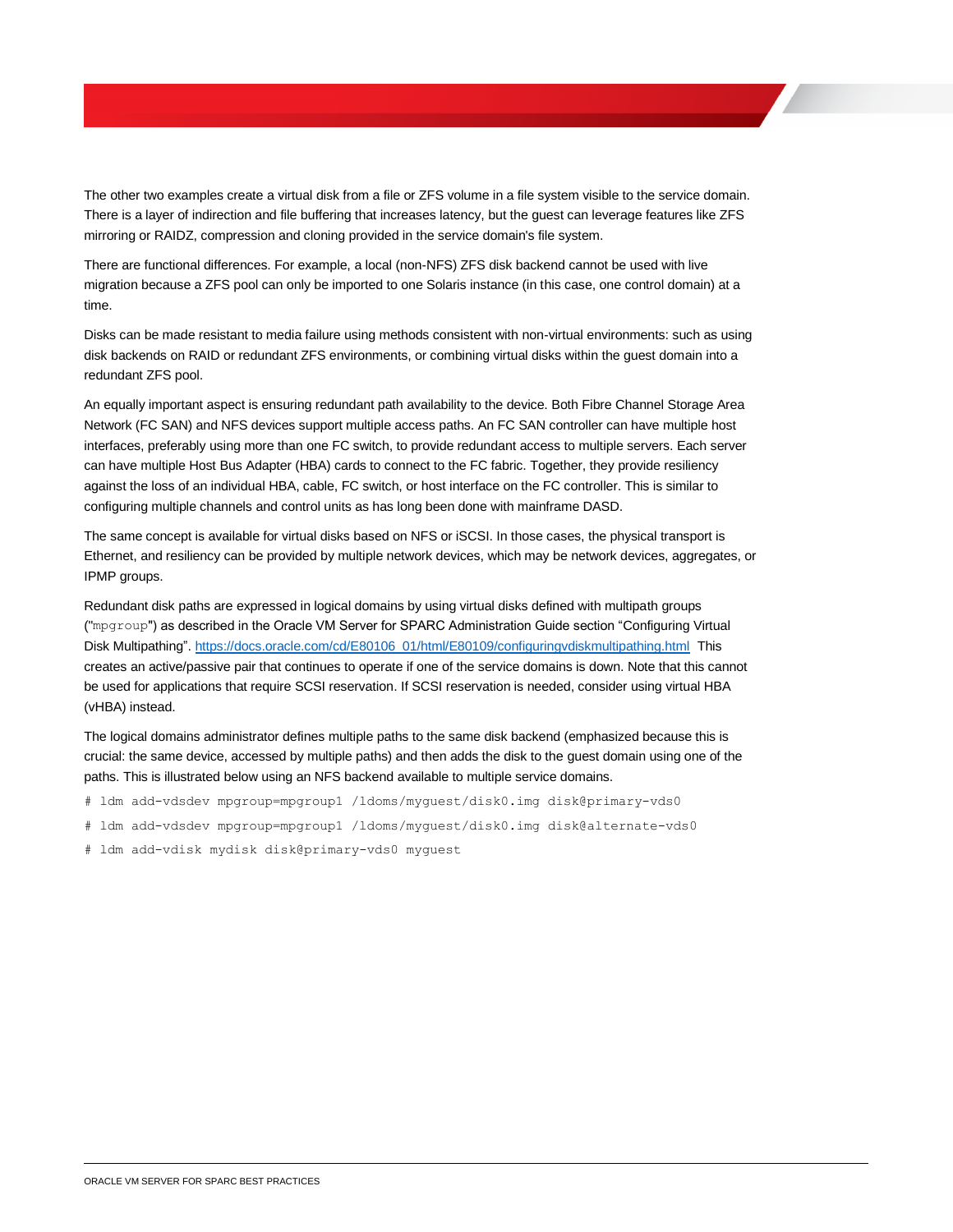

Figure 4 Configuring Virtual Disk Multipathing

#### <span id="page-19-0"></span>Service Domain Availability Using Multiple Service Domains

A service domain can be a single point of failure. If it fails or is taken down for maintenance, then the devices it provides become unavailable and the guest domain access to I/O is suspended until the service domain is restored. The widely used best practice is to use multiple service domains to avoid this type of interruption. This can also be used for "rolling upgrades" in which service domains are taken down one at a time for maintenance. This avoids loss of service without requiring that a server be "evacuated" by live migration.

This section discusses details for configuring alternate service domains. The reference material is the Oracle VM Server for SPARC Administration Guide section "Creating a Root Domain by Assigning PCIe Buses". [https://docs.oracle.com/cd/E80106\\_01/html/E80109/configurepciexpressbusesacrossmultipleldoms.html](https://docs.oracle.com/cd/E80106_01/html/E80109/configurepciexpressbusesacrossmultipleldoms.html)

- **»** Ensure your system is physically configured with network and disk devices on multiple PCIe buses so the control domain and I/O domains can operate using their own physical I/O. Note that built-in network and storage cards may reside on a single bus and cannot be shared by multiple root domains. Properly laying out redundant service domains on a given server requires careful consideration of the actual I/O connectivity of the server. Refer to the appropriate system service manual for details.
- **»** Ensure that service domains do not depend on other service domains for their disk or network devices. That would create a single point of failure that negates the value of multiple service domains.
- **»** Identify which PCIe buses are needed by the control domain. At a minimum, that includes buses with the control domain's boot disk and network link used to log into it. If the control domain is also a service domain, as is typical, it will also include the backend devices used for virtual devices it serves to guests.
- **»** Identify which PCIe buses are needed by the root and alternate service domains. As with the control domain, this includes devices needed so the domain can boot, plus any devices used for virtual network and disk backends.
- **»** Define the root domain to be used as an alternate service domain.
- **»** Move selected buses from the control domain to the service domain. This will require a delayed reconfiguration and reboot of the control domain.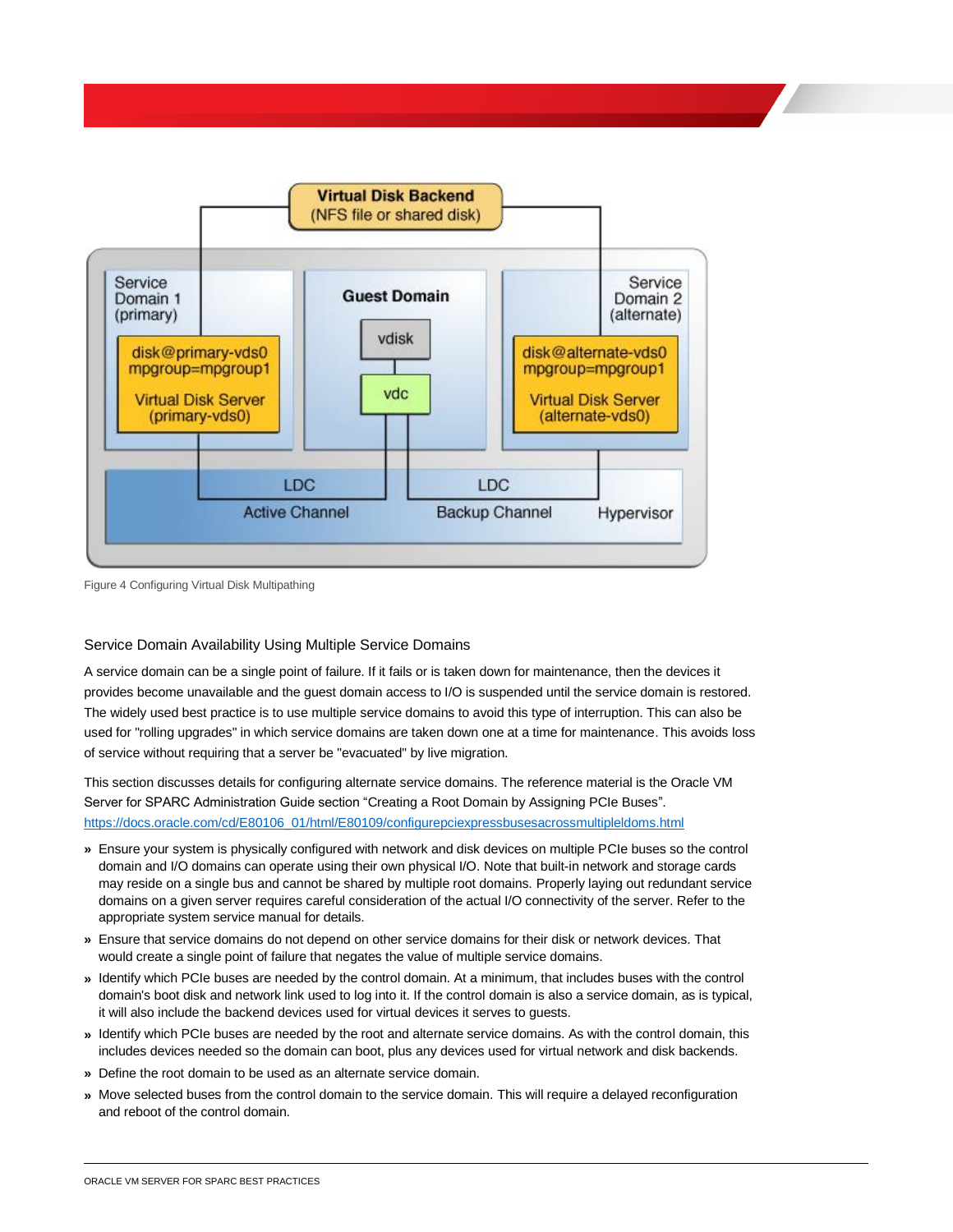**»** From the control domain define virtual disk and network services using both control and service domains.



# <span id="page-20-0"></span>Example Configuration Using Multiple Service Domains

In this example, a server is configured with the control domain and a root complex domain. Both domains are root domains and are used as service domains, providing virtual disk and virtual network services to a guest domain.

| Domain                             | CPU and memory                         | <b>Devices</b>                                                                                  |
|------------------------------------|----------------------------------------|-------------------------------------------------------------------------------------------------|
| <b>Control Domain</b>              | 2 CPU cores (16 virtual CPUs)<br>16 GB | PCI buses (internal disks, on-board NICs, HBA connected to<br>storage arrays)                   |
| Secondary service<br>domain        | 2 CPU cores (16 virtual CPUs)<br>16 GB | PCI buses (internal disks, on-board NICs, HBA connected to<br>storage arrays)                   |
| Guest domains<br>(variable number) | As needed for application requirements | Virtual disk and network devices provided by the control domain<br>and secondary service domain |

Each domain is allocated the following set of resources, listed in Table 1:

This configuration does not use all resources of the system. Unallocated resources can be used to create additional domains or to reconfigure the existing domains if more resources are required, for example to handle a more important workload. The ldm list-devices command can be used to display available resources. A valuable feature of Oracle VM Server for SPARC is that resources can be dynamically allocated as needed.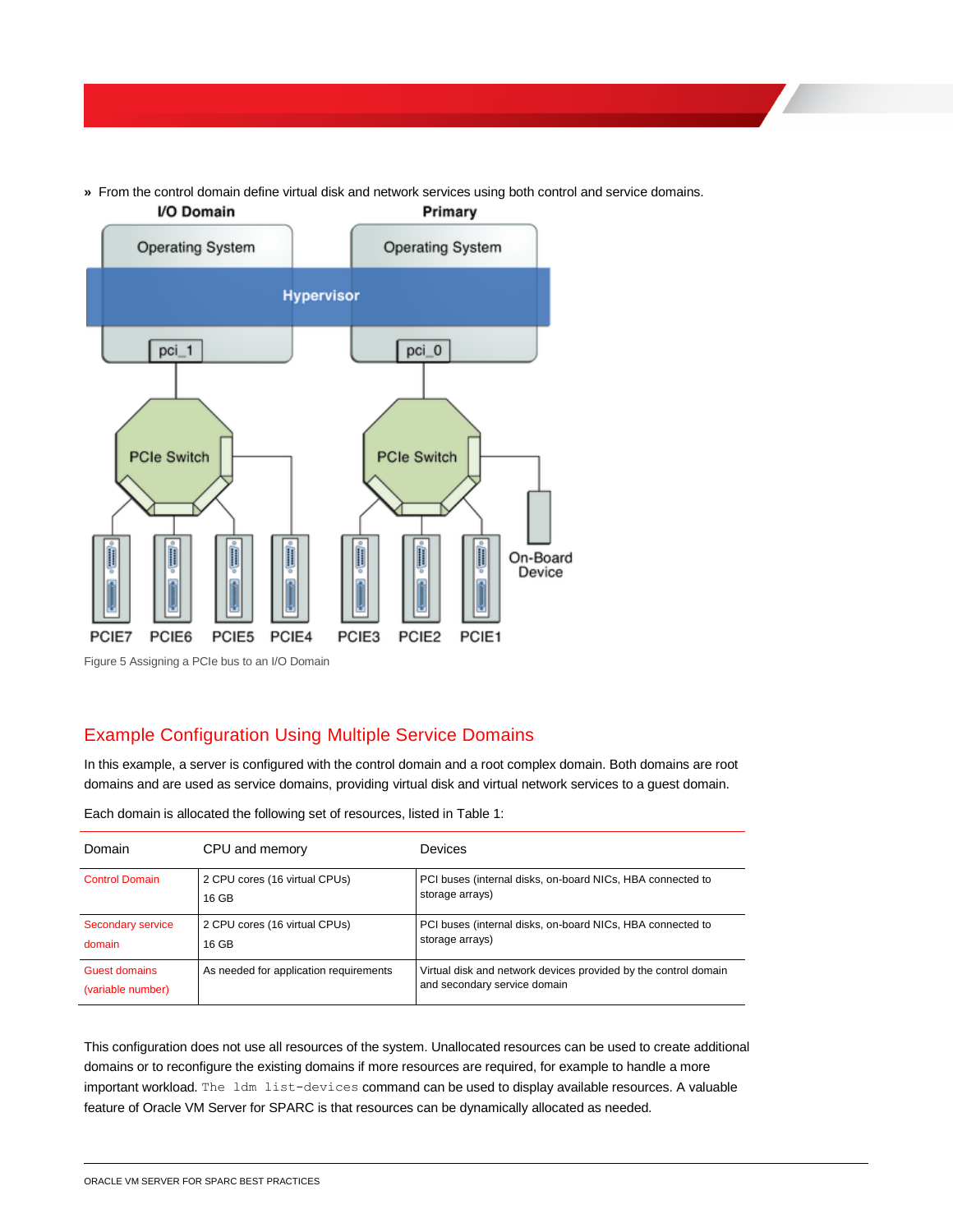To act as a service domain, the control domain will have the following virtual device services:

- **»** One virtual disk service (primary-vds0) used to export physical disks as virtual disks to guest domains.
- **»** One virtual console concentrator service (primary-vcc0) used to provide access to the virtual consoles of the guest domains. This service will use the port range 5000-5100 for virtual console access.
- **»** At least one virtual switch service, in this example primary-vsw0 associated with the network net0.

The secondary service domain has similar services, with names adjusted to indicate the domain name.

#### <span id="page-21-0"></span>Software Installation and Configuration

The following tasks are part of server software installation:

- **»** Oracle Solaris installation
- **»** Oracle VM Server for SPARC installation
- **»** Control domain configuration
- **»** Secondary service domain configuration
- **»** Guest domain configuration

Additional configuration tasks, including network and storage related tasks, are covered in later sections of this document. Oracle installation occurs as a separate step, after the network and storage devices are configured

#### <span id="page-21-1"></span>Oracle Solaris Installation

Oracle SPARC systems come pre-installed with Oracle Solaris and Oracle Solaris 11 comes with Oracle VM Server for SPARC pre-installed. Ensure that the appropriate releases of Oracle Solaris OS and Oracle VM Server for SPARC are installed for your server, and check that required patches are present.

You may also choose to re-install the entire system so that it conforms to your installation policy and matches your requirements. Refer to the Oracle Solaris OS installation documentation for more information on how to install the Oracle Solaris OS on SPARC servers.

After Oracle Solaris OS is installed, the system can be configured to use logical domains.

#### <span id="page-21-2"></span>Oracle VM Server for SPARC Installation

This example assumes that the Oracle Solaris 11 OS and required patches are already installed. Oracle VM Server for SPARC software is included by default with the Oracle Solaris 11 OS so it doesn't need to be installed. For a complete procedure on how to install logical domains refer to the Oracle VM Server for SPARC Installation Guide [https://docs.oracle.com/cd/E80106\\_01/html/E80108/index.html](https://docs.oracle.com/cd/E80106_01/html/E80108/index.html)

#### <span id="page-21-3"></span>Control Domain Configuration

This example uses a SPARC T5-8 to illustrate creation of a root complex domain to be used as a control and service domain, and a second root complex domain to be used as a secondary service domain. The installed Solaris instance is first reconfigured to become the control domain. That includes defining default services and resizing the control domain to release CPU and memory resources to use for other domains to be defined later. We also identify buses to keep for the control domain, and buses to assign to the root complex domain.

The system is delivered with a single control domain owning all CPU, I/O and memory resources as shown below: Some output is snipped out for brevity.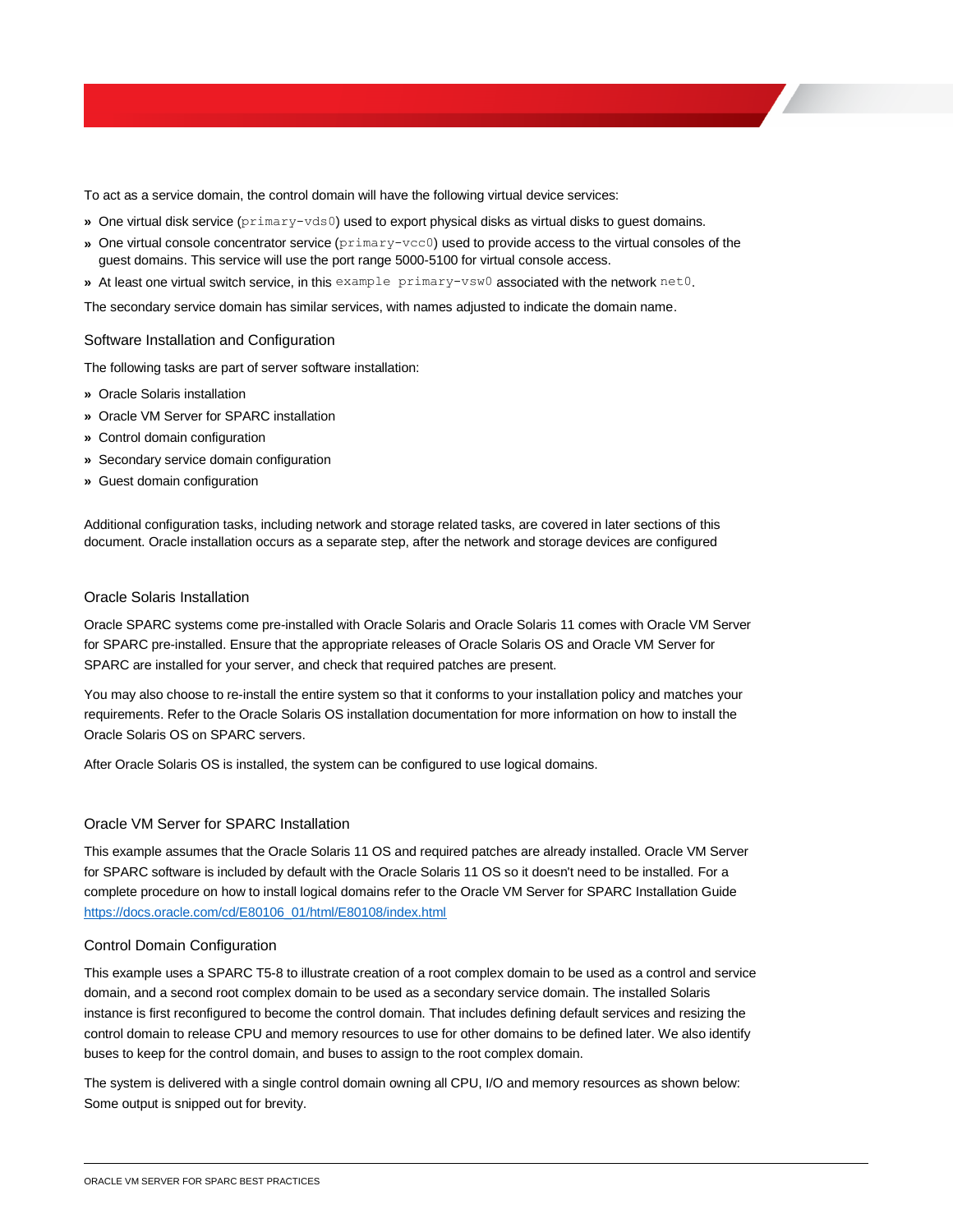primary# ldm list -l NAME STATE FLAGS CONS VCPU MEMORY UTIL NORM UPTIME primary active -n-c-- UART 1024 1047296M 0.0% 0.0% 2d 5h 11m ----snip---- CORE CID CPUSET 0 (0, 1, 2, 3, 4, 5, 6, 7) 1 (8, 9, 10, 11, 12, 13, 14, 15) 2 (16, 17, 18, 19, 20, 21, 22, 23) 3 (24, 25, 26, 27, 28, 29, 30, 31) ----snip---- 124 (992, 993, 994, 995, 996, 997, 998, 999) 125 (1000, 1001, 1002, 1003, 1004, 1005, 1006, 1007) 126 (1008, 1009, 1010, 1011, 1012, 1013, 1014, 1015) 127 (1016, 1017, 1018, 1019, 1020, 1021, 1022, 1023) VCPU VID PID CID UTIL NORM STRAND 0 0 0 4.7% 0.2% 100% 1 1 0 1.3% 0.1% 100% 2 2 0 0.2% 0.0% 100% 3 3 0 0.1% 0.0% 100% ----snip---- 1020 1020 127 0.0% 0.0% 100% 1021 1021 127 0.0% 0.0% 100% 1022 1022 127 0.0% 0.0% 100% 1023 1023 127 0.0% 0.0% 100% ----snip---- IO DEVICE PSEUDONYM OPTIONS pci@300 pci 0 pci@340 pci 1 pci@380 pci 2 pci@3c0 pci 3 pci@400 pci\_4 pci@440 pci\_5 pci@480 pci\_6 pci@4c0 pci\_7 pci@500 pci\_8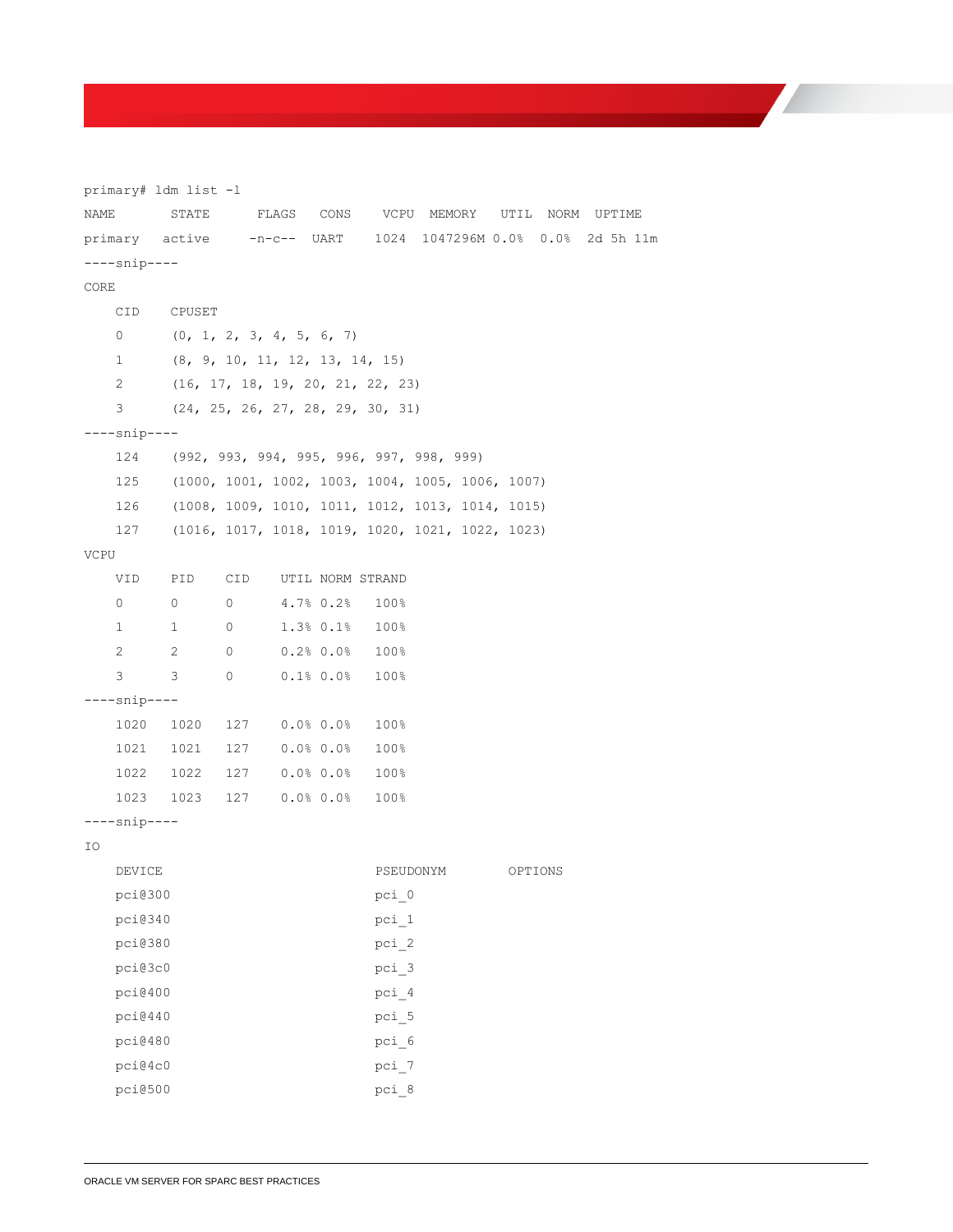| pci@540   | pci_9    |
|-----------|----------|
| pci@580   | pci 10   |
| pci@5c0   | pci 11   |
| pci@600   | pci 12   |
| pci@640   | $pci$ 13 |
| pci@680   | $pci$ 14 |
| pci@6c0   | $pci$ 15 |
| -snip---- |          |

#### <span id="page-23-0"></span>Basic domain configuration

The following commands are basic configuration steps to define virtual disk, console and network services and resize the control domain. They are shown for completeness but are not specifically about configuring for availability. In this example we assume that net0 will be used for virtual switch. Since this is a Solaris 11 control domain, we use the vanity name for the network interface, net0, rather than the device driver.

| primary# ldm add-vds primary-vds0 primary                      |
|----------------------------------------------------------------|
| primary# 1dm add-vcc port-range=5000-5100 primary-vcc0 primary |
| primary# ldm add-vswitch net-dev=net0 primary-vsw0 primary     |
| primary# ldm set-core 2 primary                                |
| primary# svcadm enable vntsd                                   |
| primary# ldm start-reconf primary                              |
| primary# ldm set-mem 16q primary                               |
| primary# shutdown -y -q0 -i6                                   |

This is standard control domain configuration. After reboot, we have a resized control domain, and save the configuration to the service processor so it will persist over a power cycle.

| primary# ldm list |                                                |  |                                         |  |  |
|-------------------|------------------------------------------------|--|-----------------------------------------|--|--|
| NAME              | STATE                                          |  | FLAGS CONS VCPU MEMORY UTIL NORM UPTIME |  |  |
|                   | primary active -n-cv- UART 16 16G 3.3% 2.5% 4m |  |                                         |  |  |
|                   | primary# ldm add-spconfig initial              |  |                                         |  |  |

*Remember to save the configuration to the SP so it persists across a powercycle, and save it as XML for export to other systems. Se[e https://docs.oracle.com/cd/E80106\\_01/html/E80109/managingldomsconfigurations.html](https://docs.oracle.com/cd/E80106_01/html/E80109/managingldomsconfigurations.html)*

#### <span id="page-23-1"></span>Determine which buses to assign to a root complex domain

We next determine which buses must be kept on the control domain and which can be assigned to another root domain. This procedure is documented at "Creating a Root Domain by Assigning PCIe Buses" in the Oracle VM Server for SPARC Administration Guide.

[https://docs.oracle.com/cd/E80106\\_01/html/E80109/configurepciexpressbusesacrossmultipleldoms.html](https://docs.oracle.com/cd/E80106_01/html/E80109/configurepciexpressbusesacrossmultipleldoms.html)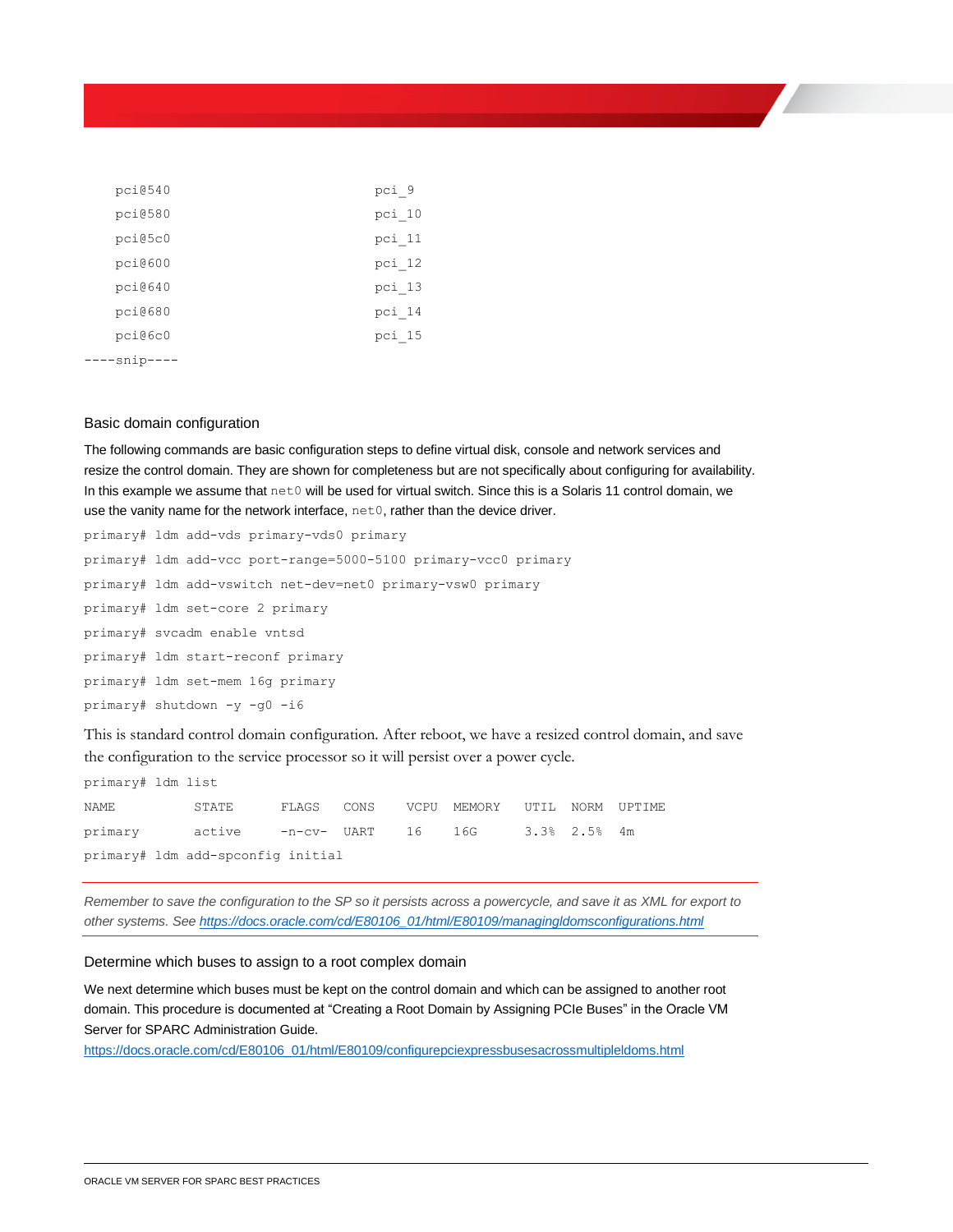First, identify the PCIe bus used for the root pool disk (in a production environment this would be mirrored) by getting the device name and then using the mpathadm command to obtain the initiator port name, and then determine its device path.

```
primary # zpool status rpool
  pool: rpool
state: ONLINE
  scan: none requested
config:
       NAME STATE READ WRITE CKSUM
       rpool ONLINE 0 0 0
          c0t5000CCA01605A11Cd0s0 ONLINE 0 0 0
errors: No known data errors
primary # mpathadm show lu /dev/rdsk/c0t5000CCA01605A11Cd0s0
Logical Unit: /dev/rdsk/c0t5000CCA01605A11Cd0s2
----snip----
        Paths:
                Initiator Port Name: w508002000145d1b1
----snip----
primary # mpathadm show initiator-port w508002000145d1b1
Initiator Port: w508002000145d1b1
        Transport Type: unknown
         OS Device File: 
/devices/pci@300/pci@1/pci@0/pci@4/pci@0/pci@c/scsi@0/iport@1
That shows that the boot disk is on bus pci@300, which corresponds to the pseudonym pci_0.
Next we determine which bus is used for network. Interface net 0 (based on ixgbe0) is our primary interface and
hosts a virtual switch, so we need to keep the bus it is attached to.
```
primary# ls -l /dev/ix\*

```
lrwxrwxrwx 1 root root 31 Jun 21 12:04 /dev/ixgbe -> 
../devices/pseudo/clone@0:ixgbe
lrwxrwxrwx 1 root root 65 Jun 21 12:04 /dev/ixgbe0 -> 
../devices/pci@300/pci@1/pci@0/pci@4/pci@0/pci@8/network@0:ixgbe0
lrwxrwxrwx 1 root root 67 Jun 21 12:04 /dev/ixgbe1 ->
../devices/pci@300/pci@1/pci@0/pci@4/pci@0/pci@8/network@0,1:ixgbe1
lrwxrwxrwx 1 root root 65 Jun 21 12:04 /dev/ixgbe2 -> 
../devices/pci@6c0/pci@1/pci@0/pci@c/pci@0/pci@4/network@0:ixgbe2
lrwxrwxrwx 1 root root 67 Jun 21 12:04 /dev/ixgbe3 -> 
../devices/pci@6c0/pci@1/pci@0/pci@c/pci@0/pci@4/network@0,1:ixgbe3
```
This should also be repeated for the device /dev/usbecm which is used for Fault Management Architecture (FMA) fault proxying. Normally it is on the same bus so there is no difference in bus assignment, but customers should check the manuals for their servers' models. In this case, disk and network are on bus  $pci@300$  (pci=0), and there are network devices on pci@6c0 (pci\_15) that we can give to an alternate service domain.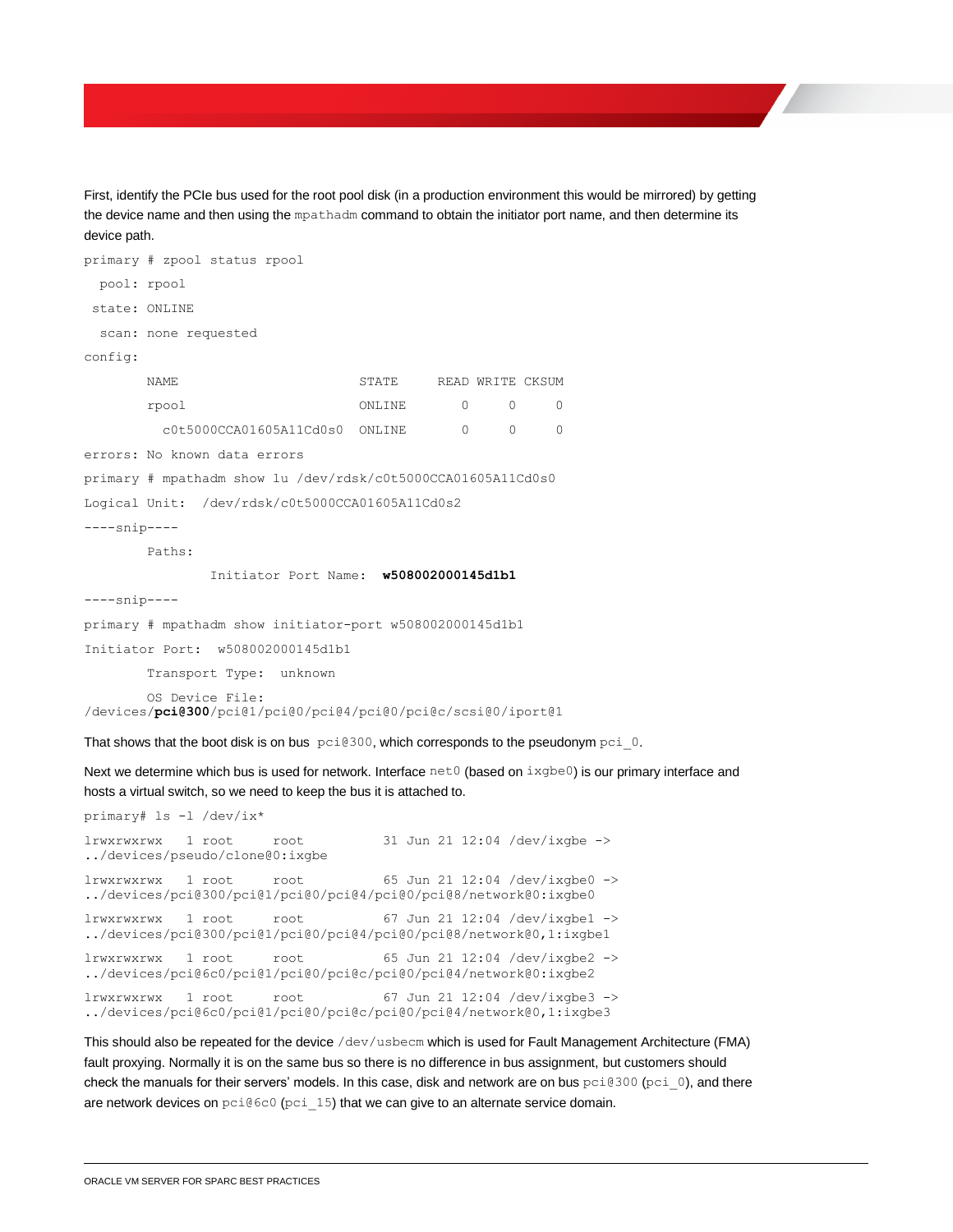We also determine which buses are needed to give that service domain disk access. Previously we saw that the control domain's root pool was on c0t5000CCA01605A11Cd0s0 on pci@300. The control domain currently has access to all buses and devices, so we can use the format command to see what other disks are available. There is a second disk, and it's on bus pci@6c0:

```
primary# format
Searching for disks...done
AVAILABLE DISK SELECTIONS:
        0. c0t5000CCA01605A11Cd0 <HITACHI-H109060SESUN600G-A244 cyl 64986 alt 2 hd 27 
sec 66>
           /scsi_vhci/disk@g5000cca01605a11c
           /dev/chassis/SPARC_T5-8.1239BDC0F9//SYS/SASBP0/HDD0/disk
        1. c0t5000CCA016066100d0 <HITACHI-H109060SESUN600G-A244 cyl 64986 alt 2 hd 27 
sec 668>
           /scsi_vhci/disk@g5000cca016066100
           /dev/chassis/SPARC_T5-8.1239BDC0F9//SYS/SASBP1/HDD4/disk
Specify disk (enter its number): ^C
primary# mpathadm show lu /dev/dsk/c0t5000CCA016066100d0s0
Logical Unit: /dev/rdsk/c0t5000CCA016066100d0s2
----snip----
         Paths:
                 Initiator Port Name: w508002000145d1b0
----snip----
primary# mpathadm show initiator-port w508002000145d1b0
Initiator Port: w508002000145d1b0
         Transport Type: unknown
         OS Device File: 
/devices/pci@6c0/pci@1/pci@0/pci@c/pci@0/pci@c/scsi@0/iport@1
At this point we have all the information needed to reassign buses.
  pci@300 (pci_0) has control domain's boot disk and primary network device.
```
pci@6c0 (pci\_15) has unused disk and network devices, and can be used for another domain.

We can now define a secondary service domain, then remove the above buses from the control domain and assign them to a root complex domain to be used as an alternate service domain. Removing the buses will require a second reboot, which could be avoided by obtaining the bus information before rebooting to resize the control domain's memory.

```
primary# ldm add-dom secondary
primary# ldm set-core 2 secondary
primary# ldm set-mem 16g secondary
primary# ldm start-reconf primary
primary# ldm rm-io pci_15 primary
```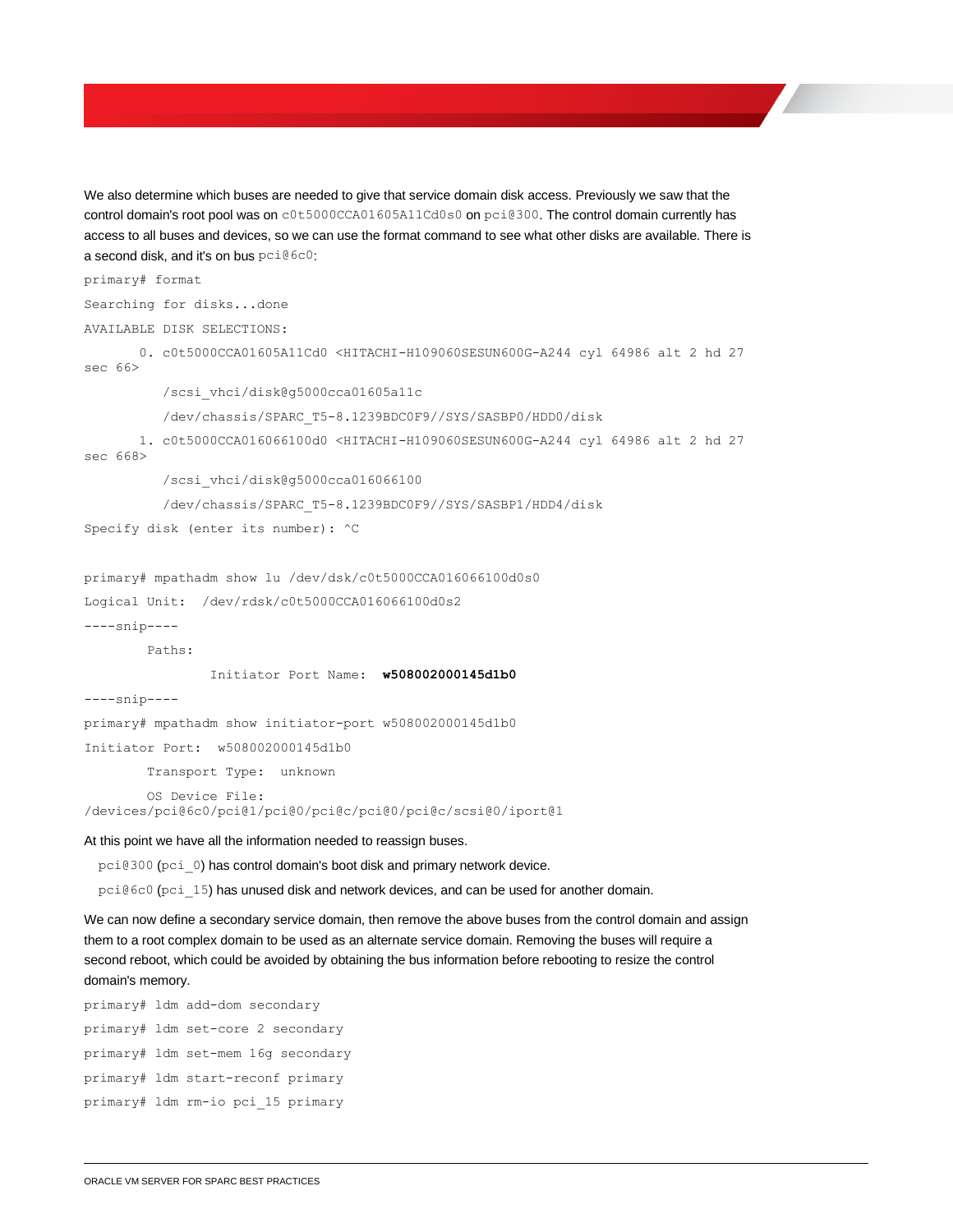#### primary# init 6

After rebooting the control domain, give the unassigned bus pci\_15 to the secondary domain. At this point you can install Solaris in this domain using a network install server. Alternatively, Solaris could be installed from boot media in a .iso file exported by the control domain's virtual disk service. Normally you do not use virtual I/O devices in a service domain because that introduces a dependency on another service domain, but this is acceptable in this case because the virtual device will be removed after Solaris is installed.

primary# ldm add-io pci\_15 secondary primary# ldm bind secondary primary# ldm start secondary

Note that network devices on pci@6c0 are enumerated in the service domain starting as ixgbe0.

secondary# ls -l /dev/ixgb\* lrwxrwxrwx 1 root root 31 Jun 21 10:34 /dev/ixgbe -> ../devices/pseudo/clone@0:ixgbe lrwxrwxrwx 1 root root 65 Jun 21 10:34 /dev/ixgbe0 -> ../devices/pci@6c0/pci@1/pci@0/pci@c/pci@0/pci@4/network@0:ixgbe0 lrwxrwxrwx  $1$  root root 67 Jun 21 10:34 /dev/ixgbe1 -> ../devices/pci@6c0/pci@1/pci@0/pci@c/pci@0/pci@4/network@0,1:ixgbe1

#### <span id="page-26-0"></span>Defining Redundant Services

We now have a root I/O domain that can boot and run independently on its own PCIe bus. All that remains is to define redundant disk and network services to pair with the ones defined above in the control domain.

primary# ldm add-vds secondary-vds0 secondary primary# ldm add-vsw net-dev=net0 secondary-vsw0 secondary primary# ldm add-spconfig mysecondary

#### <span id="page-26-1"></span>Guest Domains

You can create guest domains that use services provided by the control and secondary service domains. To illustrate this, a guest domain will be defined that has two network devices so it can use IP Multipathing (IPMP) and a virtual disk with a path from both the control and alternate domains.

|  | primary# ldm add-dom ldg1                                                         |
|--|-----------------------------------------------------------------------------------|
|  | primary# ldm set-core 16 ldg1                                                     |
|  | primary# ldm set-mem 64q ldq1                                                     |
|  | primary# ldm add-vnet linkprop=phys-state ldq1net0 primary-vsw0 ldq1              |
|  | primary# ldm add-vnet linkprop=phys-state ldg1net1 secondary-vsw0 ldg1            |
|  | primary# ldm add-vdsdev mpgroup=ldg1group /dev/dsk/xxxxx ldg1disk0@primary-vds0   |
|  | primary# ldm add-vdsdev mpgroup=ldg1group /dev/dsk/xxxxx ldg1disk0@secondary-vds0 |
|  | primary# ldm add-vdisk ldg1disk0 ldg1disk0@primary-vds0 ldg                       |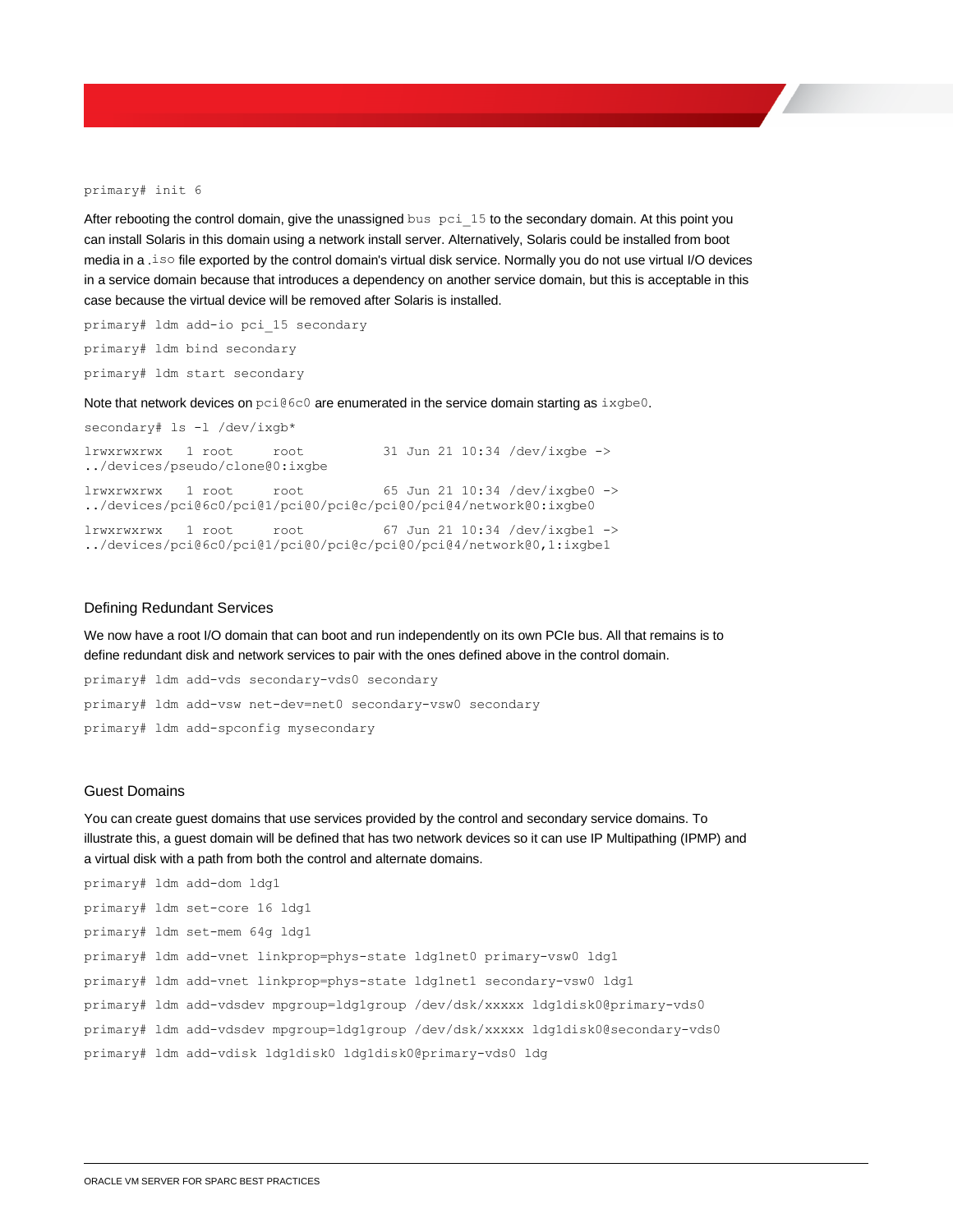Substitute the device paths to the LUN for /dev/dsk/xxxxx above - they should be the path from each domain pointing to the same LUN.

Note the linkprop=phys-state on the virtual network device definition. This indicates that changes in physical link state should be passed to the virtual device so it can detect link failure in a service domain and perform a failover. Also note the mpgroup on each of the virtual disks. They create two paths to each disk so each disk can be accessed from either the control domain or the secondary domain.

At this point, Solaris can be installed in the guest domain without any special procedures.

#### <span id="page-27-0"></span>Configuring and Testing Resiliency

Multipath disk I/O is transparent to the guest domain. This was tested by serially rebooting the control domain or the secondary service domain, and observing that disk I/O operation proceeded without noticeable effect.

Network redundancy requires configuring IP Multipathing (IPMP) in the guest domain. The guest has two network devices, net0 provided by the control domain, and net1 provided by the secondary domain. The following commands are executed in the guest domain to make a redundant network connection:

| ldg1# ipadm create-ipmp ipmp0              |             |        |               |       |                                                                      |  |
|--------------------------------------------|-------------|--------|---------------|-------|----------------------------------------------------------------------|--|
| ldg1# ipadm add-ipmp -i net0 -i net1 ipmp0 |             |        |               |       |                                                                      |  |
|                                            |             |        |               |       | ldg1# ipadm create-addr -T static -a 10.134.116.224/24 ipmp0/v4addr1 |  |
|                                            |             |        |               |       | ldg1# ipadm create-addr -T static -a 10.134.116.225/24 ipmp0/v4addr2 |  |
| ldg1# ipadm show-if                        |             |        |               |       |                                                                      |  |
| IFNAME                                     | CLASS       | STATE  | ACTIVE OVER   |       |                                                                      |  |
| 1 <sub>0</sub>                             | loopback ok |        | yes           | $- -$ |                                                                      |  |
| net0                                       | ip          | οk     | yes           | $- -$ |                                                                      |  |
| net1                                       | ip          | ok     | yes           | $- -$ |                                                                      |  |
| ipmp0                                      | ipmp ok     |        | yes net0 net1 |       |                                                                      |  |
| ldg1# ipadm show-addr                      |             |        |               |       |                                                                      |  |
| ADDROBJ                                    |             | TYPE   | STATE         |       | ADDR                                                                 |  |
| 100/v4                                     |             | static | οk            |       | 127.0.0.1/8                                                          |  |
| ipmp0/v4addr1 static                       |             |        | οk            |       | 10.134.116.224/24                                                    |  |
| ipmp0/v4addr2 static                       |             |        | οk            |       | 10.134.116.225/24                                                    |  |
| 100/v6                                     |             | static | οk            |       | :1/128                                                               |  |

Resiliency was tested by rebooting the secondary service domain and control domain one at a time, and noting that guest network sessions were intact. The guest's console displayed messages when a link failed and was restored:

Jul 9 10:35:51 ldg1 in.mpathd[107]: The link has gone down on net1 Jul 9 10:35:51 ldg1 in.mpathd[107]: IP interface failure detected on net1 of group ipmp0 Jul 9 10:37:37 ldg1 in.mpathd[107]: The link has come up on net1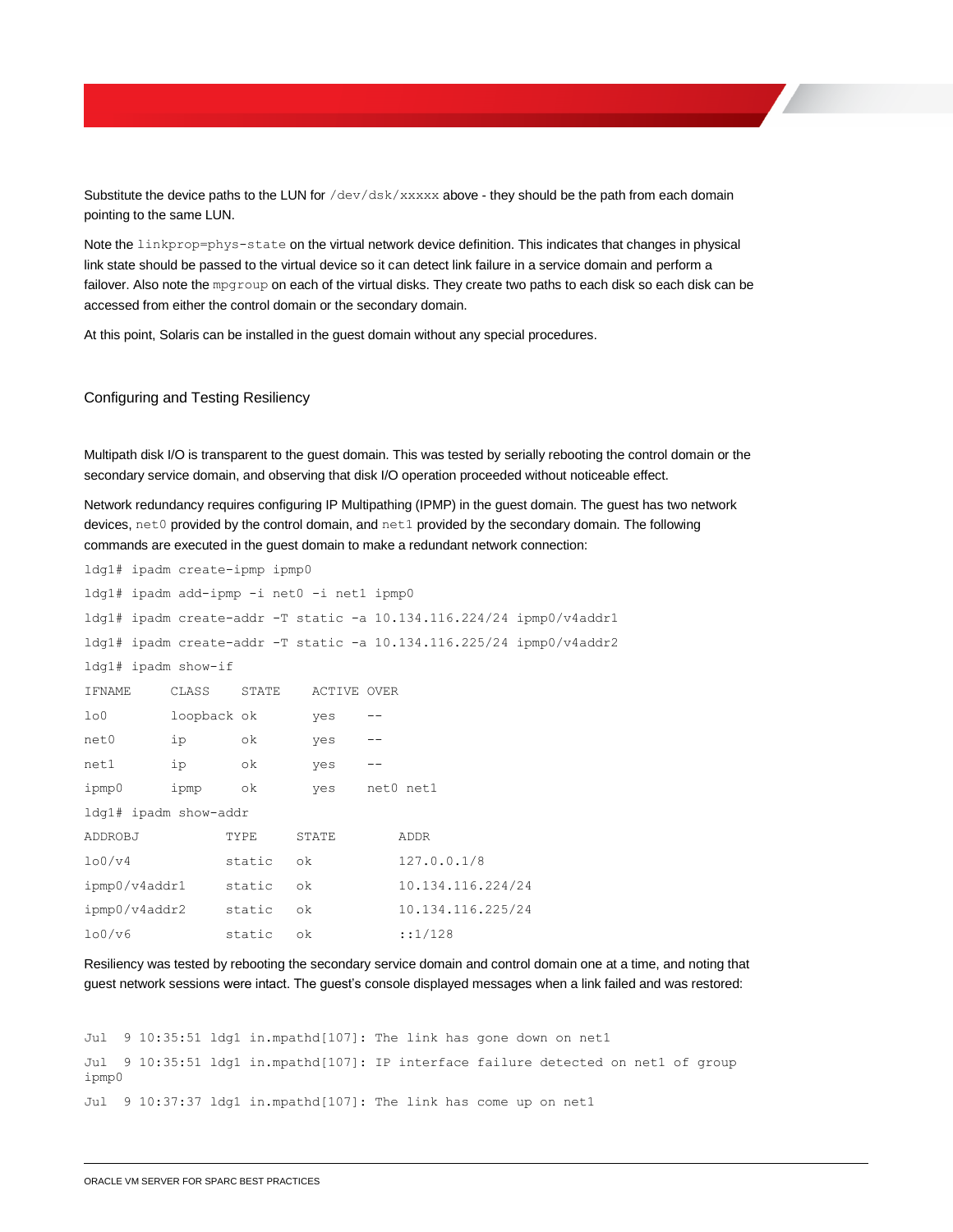| ldg1# ipadm show-if   |             |          |             |    |           |             |              |               |        |
|-----------------------|-------------|----------|-------------|----|-----------|-------------|--------------|---------------|--------|
| IFNAME                | CLASS       | STATE    | ACTIVE OVER |    |           |             |              |               |        |
| 1 <sub>0</sub>        | loopback ok |          | yes         |    |           |             |              |               |        |
| net0                  | ip          | οk       | yes         |    |           |             |              |               |        |
| net1                  | ip          | failed   | no          |    |           |             |              |               |        |
| ipmp0                 | ipmp        | ok       | yes         |    | net0 net1 |             |              |               |        |
| ldg1# dladm show-phys |             |          |             |    |           |             |              |               |        |
| LINK                  |             | MEDIA    |             |    | STATE     |             | SPEED        | <b>DUPLEX</b> | DEVICE |
| net0                  |             | Ethernet |             |    | up        |             | 0            | unknown       | vnet0  |
| net1                  |             | Ethernet |             |    | down      |             | $\mathbf{0}$ | unknown       | vnet1  |
| ldg1# dladm show-link |             |          |             |    |           |             |              |               |        |
| LINK                  |             | CLASS    | MTU         |    | STATE     | <b>OVER</b> |              |               |        |
| net0                  |             | phys     | 1500        | up |           |             |              |               |        |
| net1                  |             | phys     | 1500        |    | down      |             |              |               |        |

While one of the service domains was down, dladm and ipadm in the guest domain showed link status:

When the service domain finished rebooting, the "down" status returned to "up". There was no outage at any time, and no manual intervention was needed to re-enable the restored path

### <span id="page-28-0"></span>**Conclusion**

Oracle VM Server for SPARC is a virtualization technology that allows the creation of multiple virtual systems on a single physical system. Multiple logical domains can be configured on the same physical server to reduce costs and improve operational agility and efficiency.

This paper presents best practices on how to configure Oracle VM Server for SPARC to achieve high performance and availability. Multiple options are available, depending on the application and system requirements. Configuration guidelines and software requirements are also included, to help administrators plan their deployments.

# <span id="page-28-1"></span>For More Information

| Title                                                                             | URL                                                                                                              |
|-----------------------------------------------------------------------------------|------------------------------------------------------------------------------------------------------------------|
| <b>Oracle Virtualization</b>                                                      | http://oracle.com/virtualization                                                                                 |
| Oracle VM OTN (Oracle Technology Network)                                         | http://www.oracle.com/technetwork/server-storage/vm/overview/index.html                                          |
| Oracle VM Server for SPARC Technical White<br>Paper                               | http://www.oracle.com/technetwork/server-storage/vm/documentation/logical-domains-articles-160640.html           |
| Best Practices for Data Reliability with Oracle VM<br><b>Server for SPARC</b>     | http://www.oracle.com/technetwork/articles/systems-hardware-architecture/vmsrvrsparc-reliability-<br>163931.pdf  |
| Best Practices for Network Availability with Oracle<br><b>VM Server for SPARC</b> | http://www.oracle.com/technetwork/articles/systems-hardware-architecture/vmsrvrsparc-availability-<br>163930.pdf |